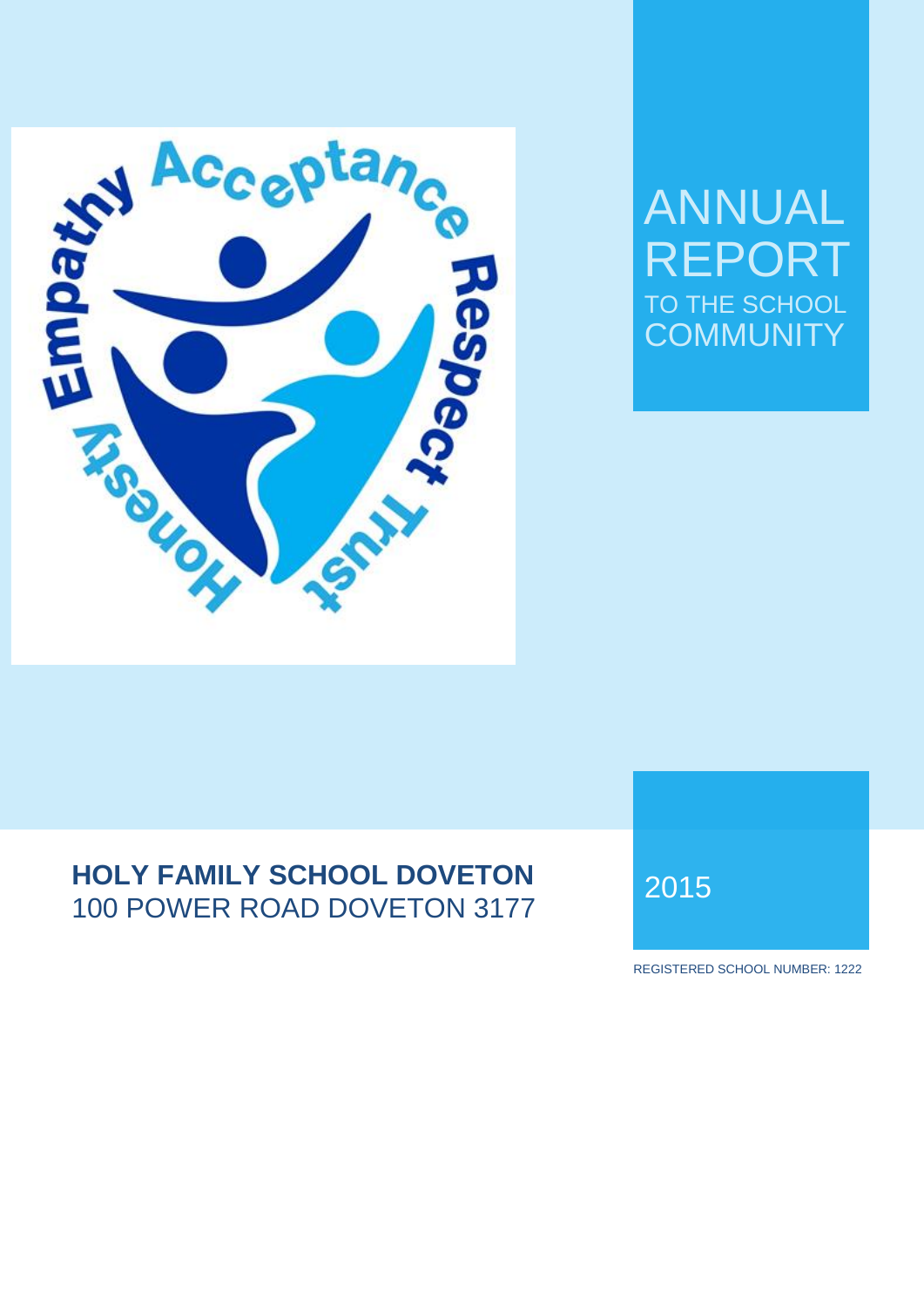# **Contents**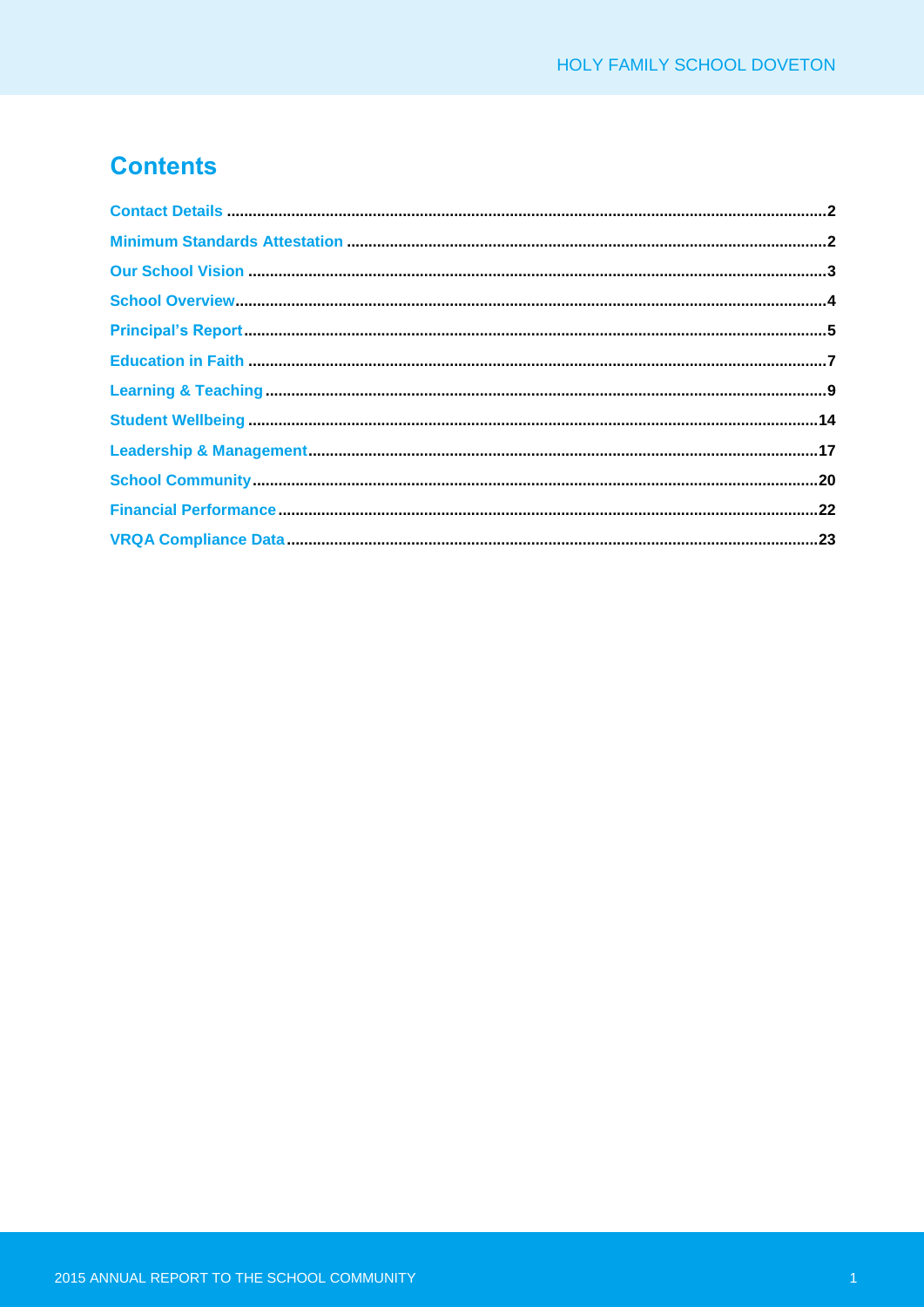# **Contact Details**

| <b>ADDRESS</b>            | 100 Power Road<br>Doveton VIC 3177  |
|---------------------------|-------------------------------------|
| <b>PRINCIPAL</b>          | Mr. Steve Twomey                    |
| <b>PARISH PRIEST</b>      | Fr. Michael Shadbolt                |
| <b>SCHOOL BOARD CHAIR</b> | N/A                                 |
| <b>TELEPHONE</b>          | $(03)$ 97911853                     |
| <b>EMAIL</b>              | principal@hfdoveton.catholic.edu.au |
| <b>WEBSITE</b>            | hfdoveton                           |

### **Minimum Standards Attestation**

I, Steve Twomey, attest that Holy Family School Doveton is compliant with all of the requirements for the minimum standards and other requirements for the registration of schools as specified in the Education and Training Reform Act 2006 (Vic) and the Education and Training Reform Regulations 2007 (Vic), except where the school has been granted an exemption from any of these requirements by the VRQA.

3rd June 2016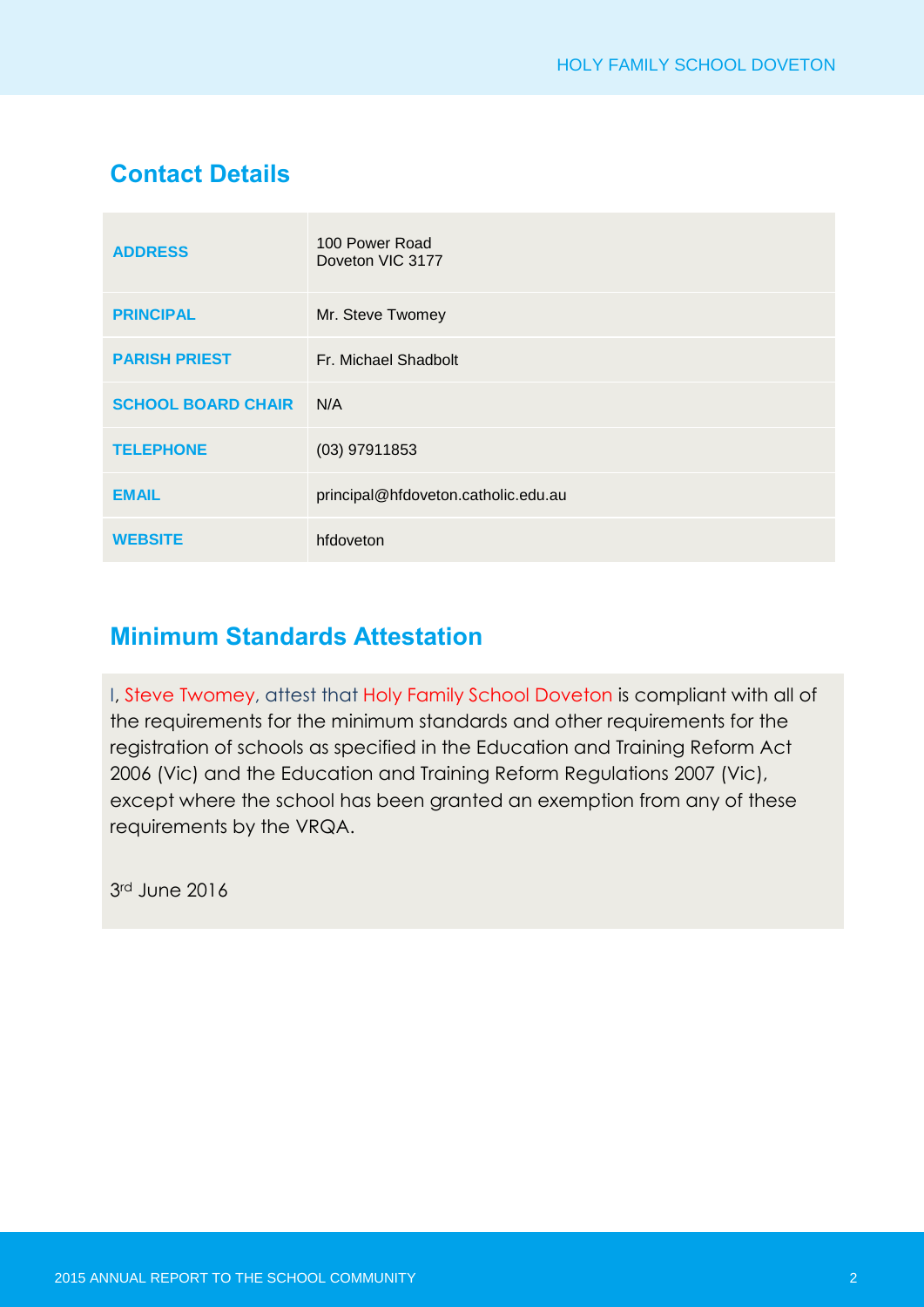### **Our School Vision**

*Holy Family School aspires to be a school community where all are celebrated and challenged to be the very best they can be in the image of Jesus with a desire for lifelong learning.*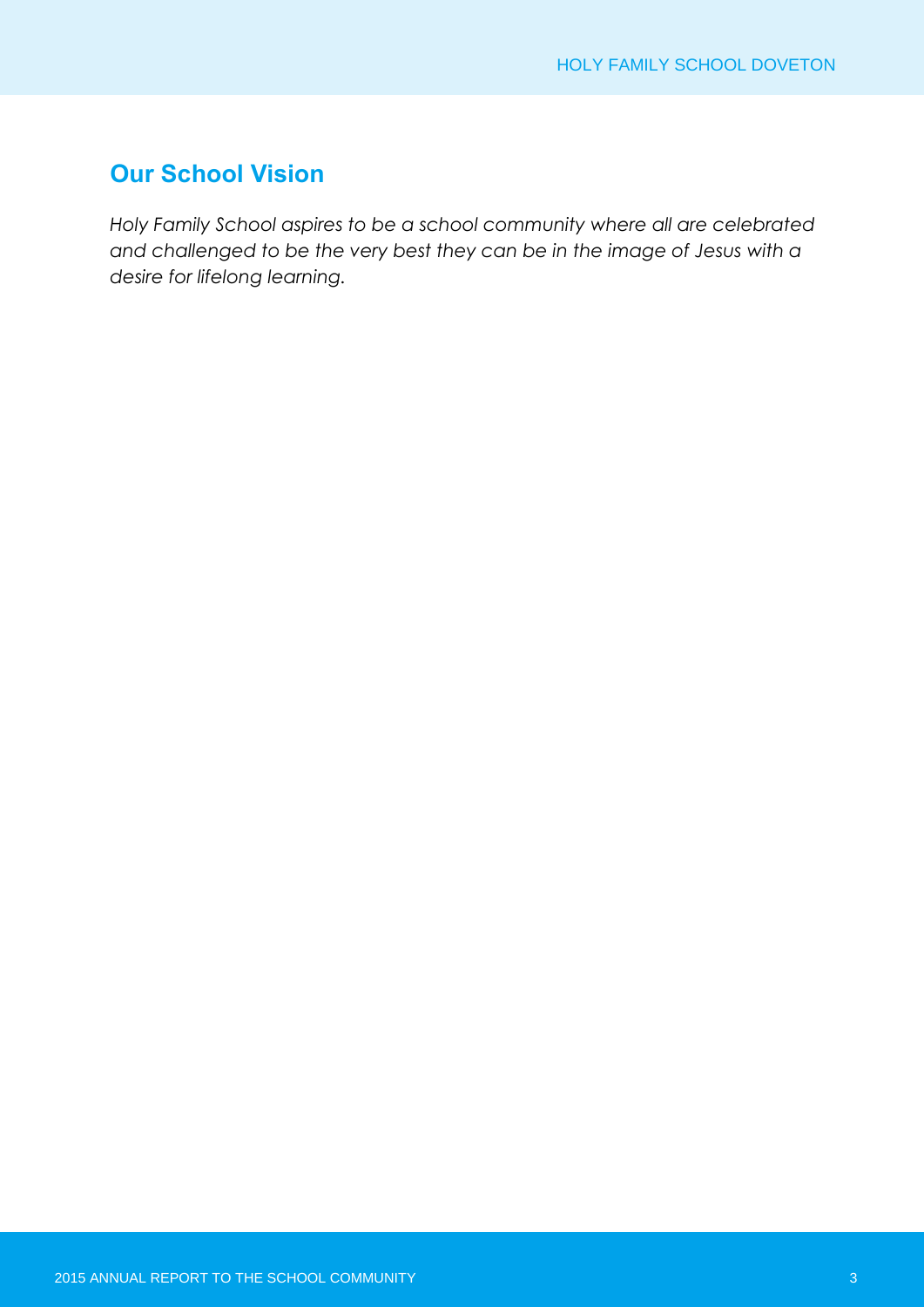### **School Overview**

*Holy Family School was established in February 1960 to provide a Catholic education for the children of Doveton. The suburb of Doveton was developed as a Housing Commission Area to provide housing for the workers of the Industrial Area of Dandenong on Princes Highway at the end of Power Road.* 

*Enrolments peaked in the late 1960s/early 1970s, with in excess of 600 pupils, a stark contrast to the opening enrolment of 67 and the current enrolment of nearly 130 pupils. While the SIR on school enrolments predicts an increase in enrolments over the next few years our experience is that the enrolment figures have dipped but stabilised over the past 3 years.*

*Holy Family school is in a low socio-economic area and the school's Index of Community Socio-Educational Advantage (ICSEA) is 960 compared to the national average of 1000. (ACARA, 2011) 58% of families receive Education Maintenance Allowance, a government payment to assist with the cost of education.* 

*The students at Holy Family come from a variety of cultural backgrounds with many first and second generation immigrants. We have 0 students who receive funding as new arrivals. 84% of the students speak English as their second language. There are approximately 25 nationalities represented and many different languages spoken including; Arabic, Tamil, Hindi, French, Vietnamese and Chinese. (Holy Family Enrolment Data) The four major cultural groups in the school community are Sudanese, Indian, Ski Lankan and Filipino.*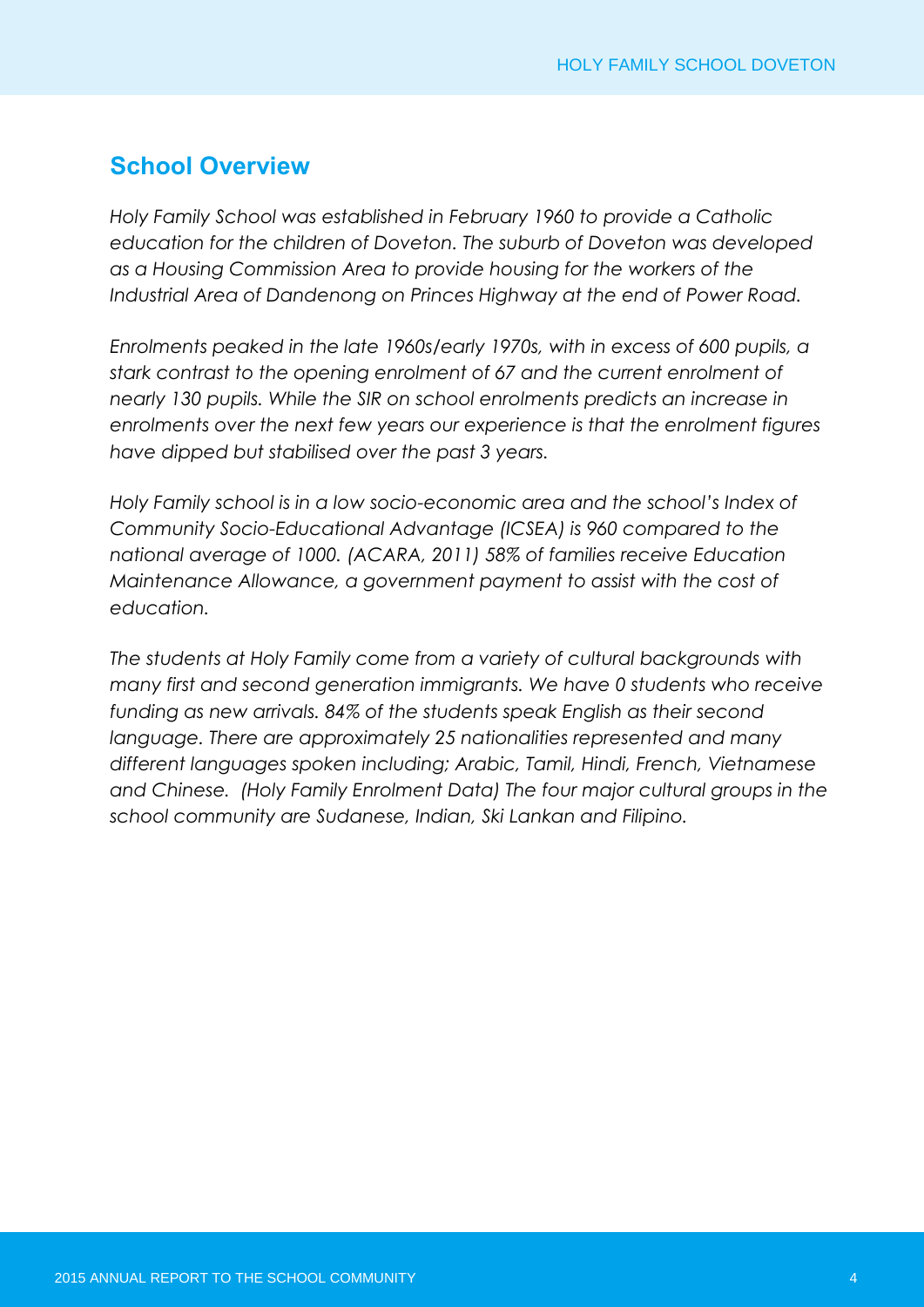# **Principal's Report**

*It is with pleasure that I present to the School Community the 2015 Annual Holy Family School Community Report. 2015 was the last year of our current 4 year review cycle. Teachers are the most important resource in Australian schools and together this year we continued to provide for all students the best education possible.* 

*The importance of Education in Faith at Holy Family School was again evident at all times over the year by the way the students were involved in liturgy, prayer and different Sacramental events as well as the caring attitude they show towards each other.* 

*The 2015 school year saw the school go through the school review process out of which we developed the schools School Improvement Plan for the next 4 years. Going through the process of reflecting on the previous 4 years was very satisfying as we looked back on the achievements that we all have made. To do this data and evidence was gathered to compare goals with achievements. What the community valued about our school was also investigated. We reflected on school life in the light of our school's Vision and the five spheres of:*

*Education in Faith Teaching and Learning Student Well Being Leadership and Management School Community During the year together as a staff we have embraced Contemporary Learning through Professional Development transformed into classroom practice. We have also been focusing on the Social Emotional Learning of our students with our HEART values becoming part of school culture.*

*The school is a safe, supportive environment for children to learn which enables improvements to learning and teaching to be put into place.*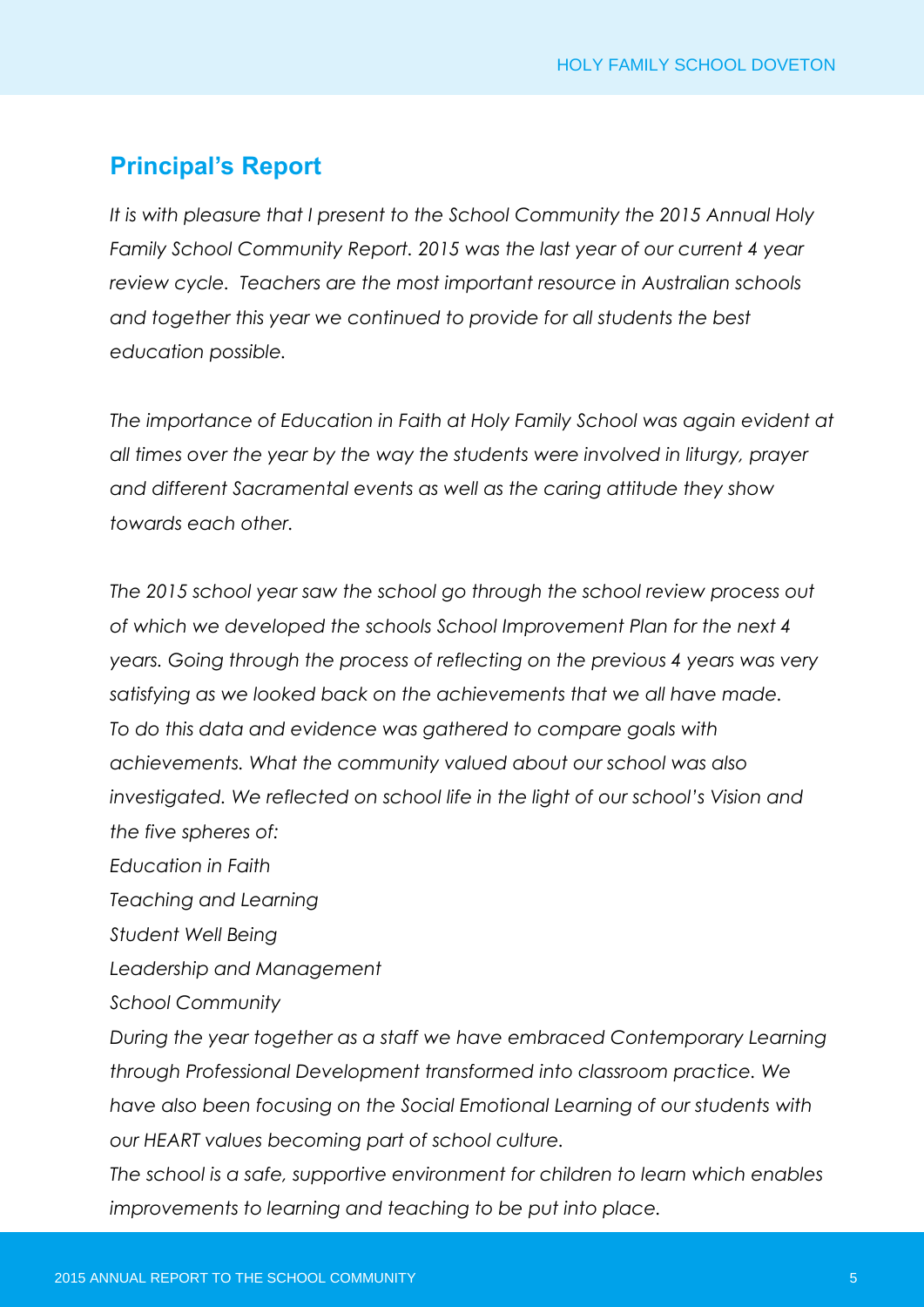*I wish to thank all the staff, parents and children for their support this year. Every year seems to be a busier year than the last one at school and 2015 was no exception. I wish to acknowledge the work and support of my Leadership Team, it makes my job easier having talented people within our school to support me.*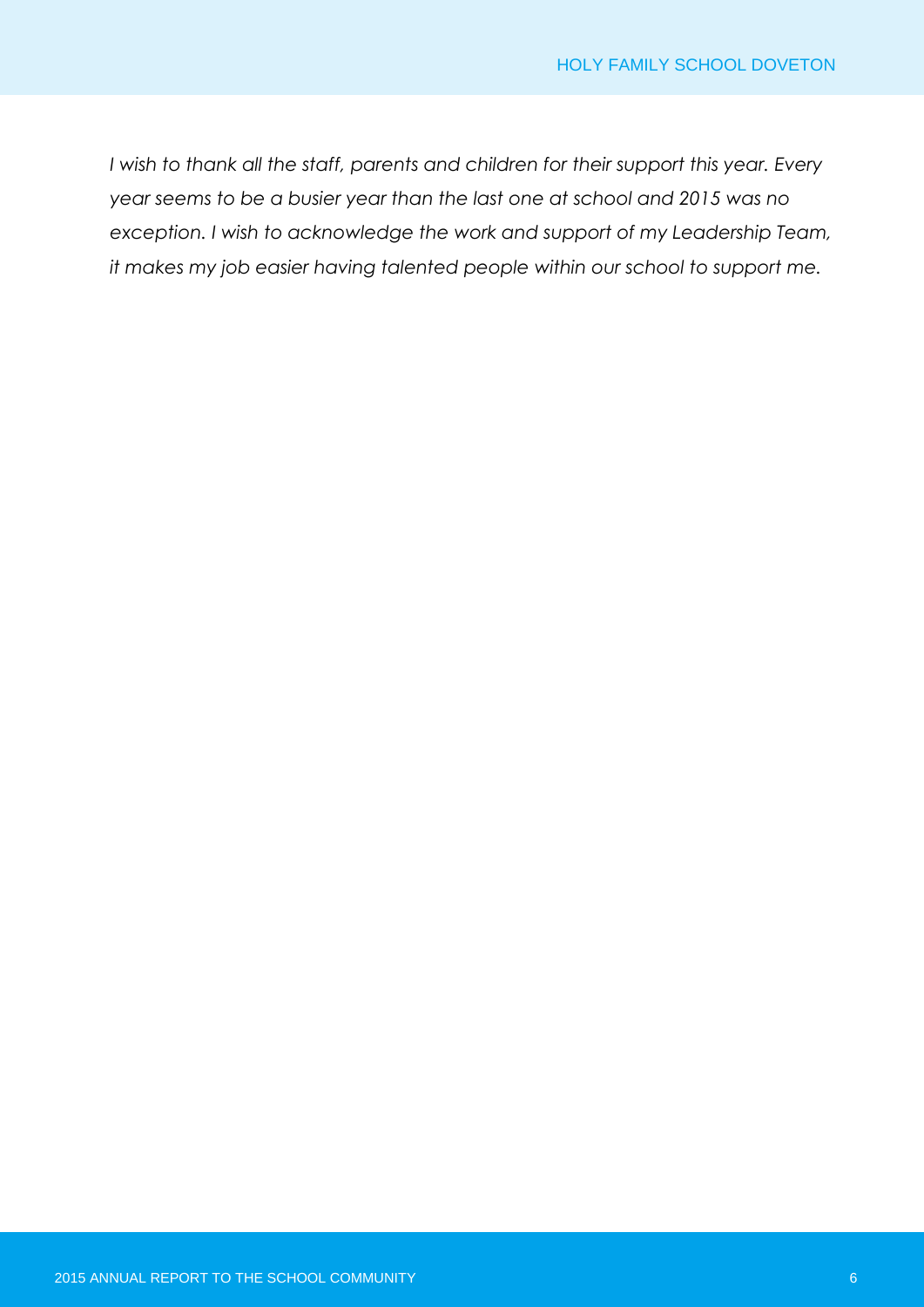# **Education in Faith**

**Goal:** To deepen the school community's faith journey within the Catholic **Tradition** 

**Outcome:** That the extent to which students make links between faith based values and daily living will improve.

### **Achievements**

Father Michael continued to lead the Holy Family Community on their faith journey by enhancing the partnership between the school and parish. Students, staff and parents continued to have the opportunity to develop their spirituality through participation in Masses and liturgies. We celebrated Catholic Education week by staff and students attending the St Patricks day Mass and concert. Father Michael continued to nurture the children's faith by holding weekly bible study classes with the year 5 and 6 students.

To highlight our Catholicity, we set up religious displays in the school foyer. The displays rotate between junior and senior classes. To enhance and highlight our Catholicity and connection to the Parish we created two religious mosaics: one of the Holy Family in the shape of a heart, to reinforce our HEART values, and the other a cross to symbolise our Catholic identity. All members of our community had opportunities to lay tiles on the mosaics.

In 2015 we celebrated Confirmation, with 21 candidates from Holy Family school and 13 catechists confirmed by Bishop Elliott. The Bishop said it was well organised, and the children very well prepared. Children conducted themselves with utmost reverence. Celebrating the Sacrament with the Parish continues to strengthen our partnership with them.

For the first time, in 2015, we ran information sessions for the Sacraments of Confirmation and Communion. These were very successful and we had a good turn-out which meant that parents were well informed and organised prior to Sacraments.

On Ash Wednesday to commemorate the beginning of Lent we had a social justice day. The year 6 organised and ran social justice activities throughout the school. They put on a play about Moses releasing the Israelites from slavery to reinforce Pope Francis's World Peace Day Message to abolish slavery around the world. Money raised was given to project compassion.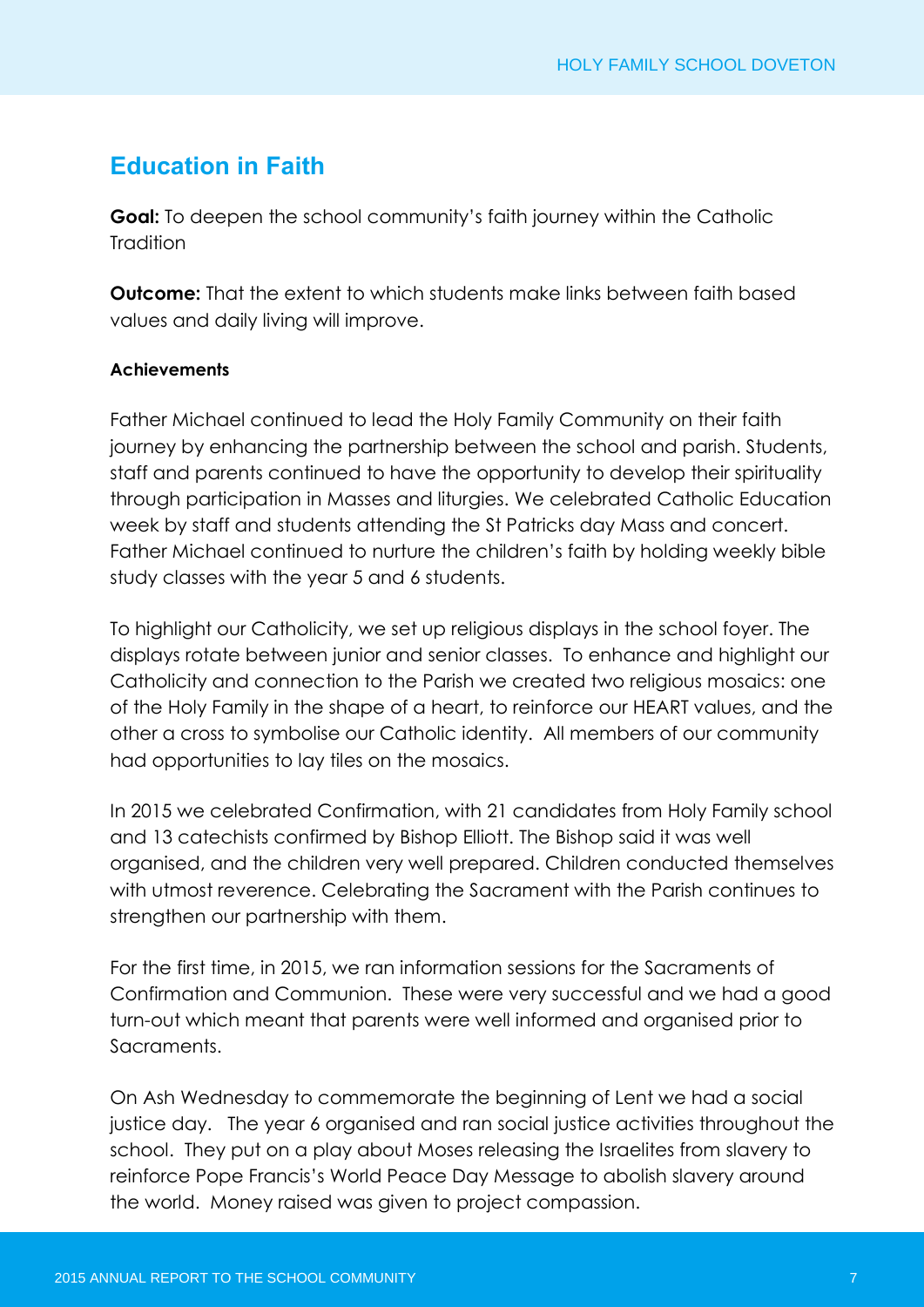Staff continued to develop and teach action RE units based on social justice principles. Teachers plan their inquiry units through a Catholic lens, enabling students to be contemporary learners who consider the teachings of the Catholic Church. The students develop a better understanding of the Catholic Tradition, moral values and ethics and an awareness of the social justice principles.

A new initiative was holding whole school activities based on special feast days such as Pentecost, St Patricks Day, and National Sorry Day. Engaging in these activities gave the students and teachers a better awareness of the meaning of these occasions.

During October the school participated in daily Rosary to commemorate the month of Our Lady. Students made rosary beads with their buddies that they used during daily morning rosary, which was led by senior students.

As a school, we commenced participation in the Enhancing Catholic Identity Project. The staff, students and families completed surveys which gave us a better understanding of our perception of our Catholic Identity. We will use this data to as a starting point to investigate how we can keep alive and enhance the Catholic faith for all members of our community.

#### VALUE ADDED

- Enhanced partnership between school and Parish
- Participation in Enhancing Catholic School Identity Project
- Daily Rosary during October
- Social Justice activities
- Religious artworks permanently displayed (mosaics)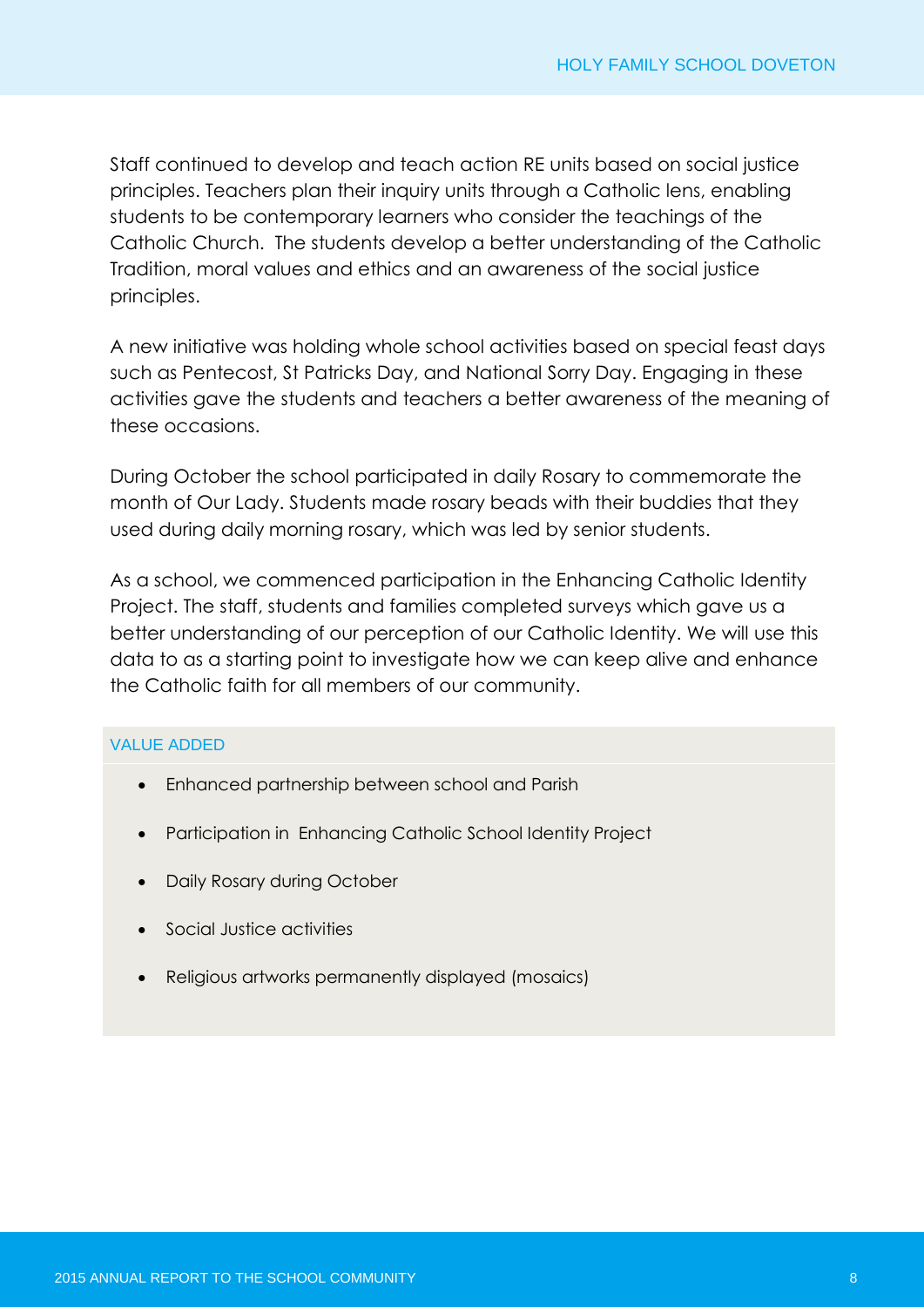# **Learning & Teaching**

### **Goals:**

To enable all students to experience success in learning, and to develop the skills to become independent, lifelong learners.

### **Intended Outcomes:**

That students' literacy outcomes will improve. That students' numeracy outcomes will improve.

### **Achievements**

In 2015 we completed our Pursuit of Excellence Project in collaboration with the Catholic Education Office, focusing on Mathematics and Leadership. This initiative upskilled teacher's pedagogy in mathematics and instilled in them a culture of collecting and analysing data to inform their teaching and personalising the learning for students. We have moved from a traditional, workbook approach to a contemporary, hands-on approach to the teaching of mathematics. The embedding of learning intentions and success criteria has enabled the learning to become more visible for students and has assisted teachers to be focused on their delivery of the curriculum.

We developed a rigorous maths cycle to precisely plot the pre and post testing, analysing of data and planning of units for teachers. This has greatly helped them to complete these components of the maths program in a timely fashion. At the end of 2015, when we reflected on this journey, we were able to acknowledge our progress as being part of the project and the improvements we have made to our learning and teaching environment.

We changed our reading assessment resource to Fountas and Pinnell. Now when we benchmark students to determine their reading level, we analyse both their decoding accuracy and comprehension in both fiction and non-fiction texts. This enables us to be flexible with our groupings and to cater for children at their zone of proximal development.

The school purchased and implemented PAT testing as a way of collecting summative data on student learning in the areas of reading, vocab and mathematics, providing the school with another assessment tool to track student progress over time.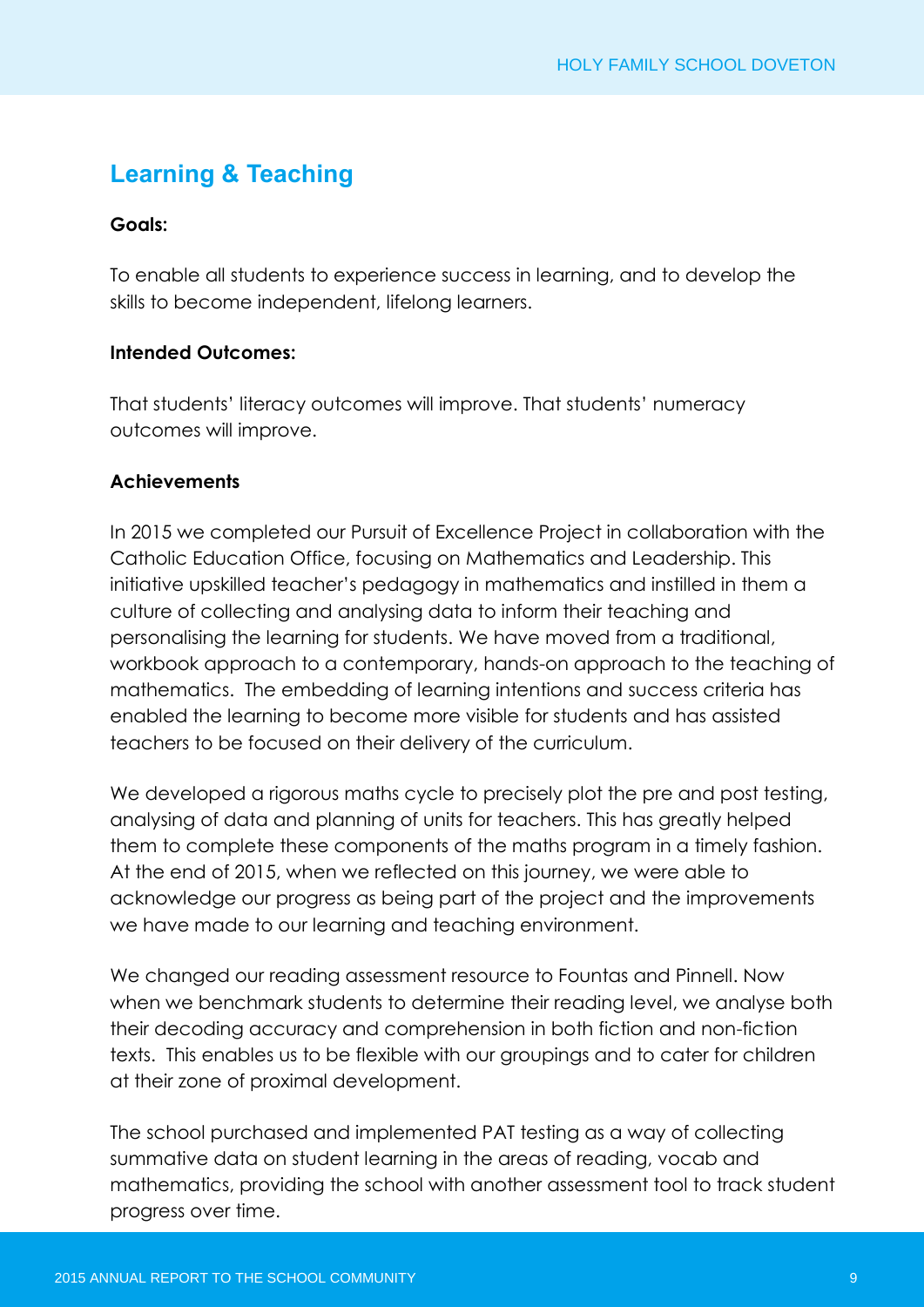With an inclusive approach, we respect and respond to the diversity of each learner. We use the EAL continuum to set learning goals, target teaching, track learning progress and report appropriately. We have implemented the Teaching & Learning Cycle to support writing and grammar. In addition we utilise Colourful Semantics to assist students in learning how to structure sentences correctly. The EAL curriculum has been enhanced and supported by staff members participating in the TEAL project.

We continued to offer Reading Recovery for students who required extra support with their reading. Towards the end of the year we employed a second Reading Recovery teacher to ensure that we catered for all the children needing assistance.

At the end of 2014 the senior school commenced its preparation for becoming a more open and collaborative learning environment, in which students could be grouped according to their specific learning needs. 2015 was the first year of implementing the physical and pedagogical changes across all curriculum areas in both the Junior and Senior schools. The staff now operate in a more contemporary way, taking responsibility for all children. This also led to a changed format for Parent teacher interviews, with parents having the opportunity to meet with all teachers involved in each student's learning.

Staff are provided with sufficient planning time to meet in teams to look at data, discuss student progress and plan. We have moved from teachers individually planning and having their own planning documents to teachers planning together and both junior and senior teachers using the same templates. We now plan on Google Docs and the templates that have been created by staff are continuously being reviewed and changes made as the journey progresses. We have planning days towards the end of term which contribute to a collegial approach to planning and set planning requirements for the following term.

The staff received professional development from Philip Holmes Smith and began using the SPA platform for housing and analysing assessment data. This has assisted staff to understand the Zone of Proximal Development which assists them in their teaching by highlighting where to next for each individual student.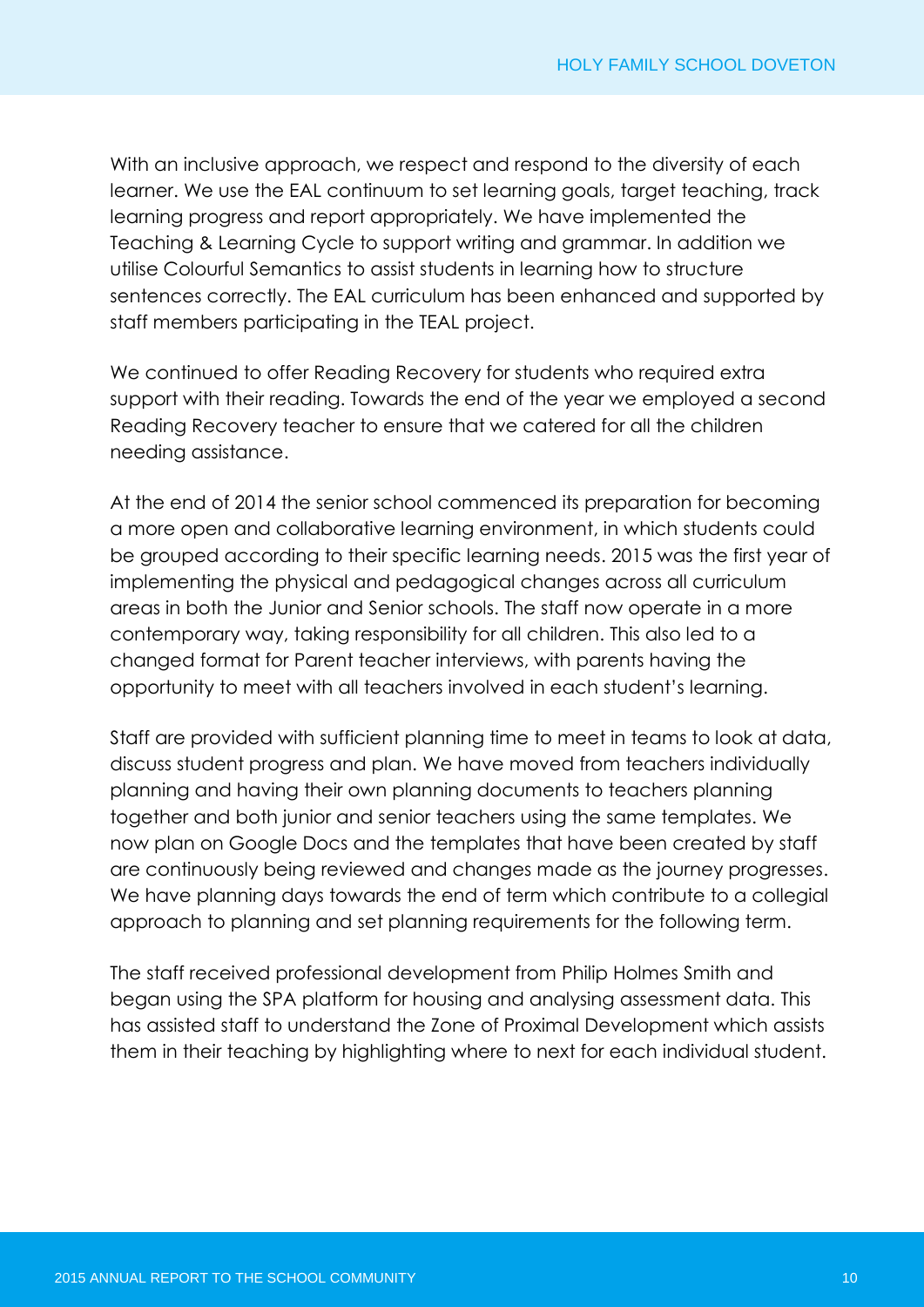Towards the end of the year the school began investigating teaching languages within a context for learning. We decide that the LOTE Indonesian program would be paired with Visual Arts, where the children would learn the Indonesian language whilst participating in Art. We visited schools that are already doing this in preparation for introducing the program to our students in 2016.

The school purchased a suite of Ipads for the students to use in their learning activities, we also continued to have an e-learning consultant to facilitate teachers to become more confident in using technology and planning engaging experiences for all students.

We continued to provide engaging opportunities for our students and enhance their learning through experiences such as the chicken hatching program, excursions and school camp.

Through a rigorous, engaging and relevant curriculum we are providing learning experiences which we hope will instil in our students a life-long love of learning. Through personalising the learning for each student, we are ensuring that all students experience success and there is fair and equitable access to the curriculum for all. Through curriculum adjustments we ensure that the learning experiences are inclusive. The learning spaces are designed to encourage independence and equip the students with the personal and interpersonal skills needed throughout their lives.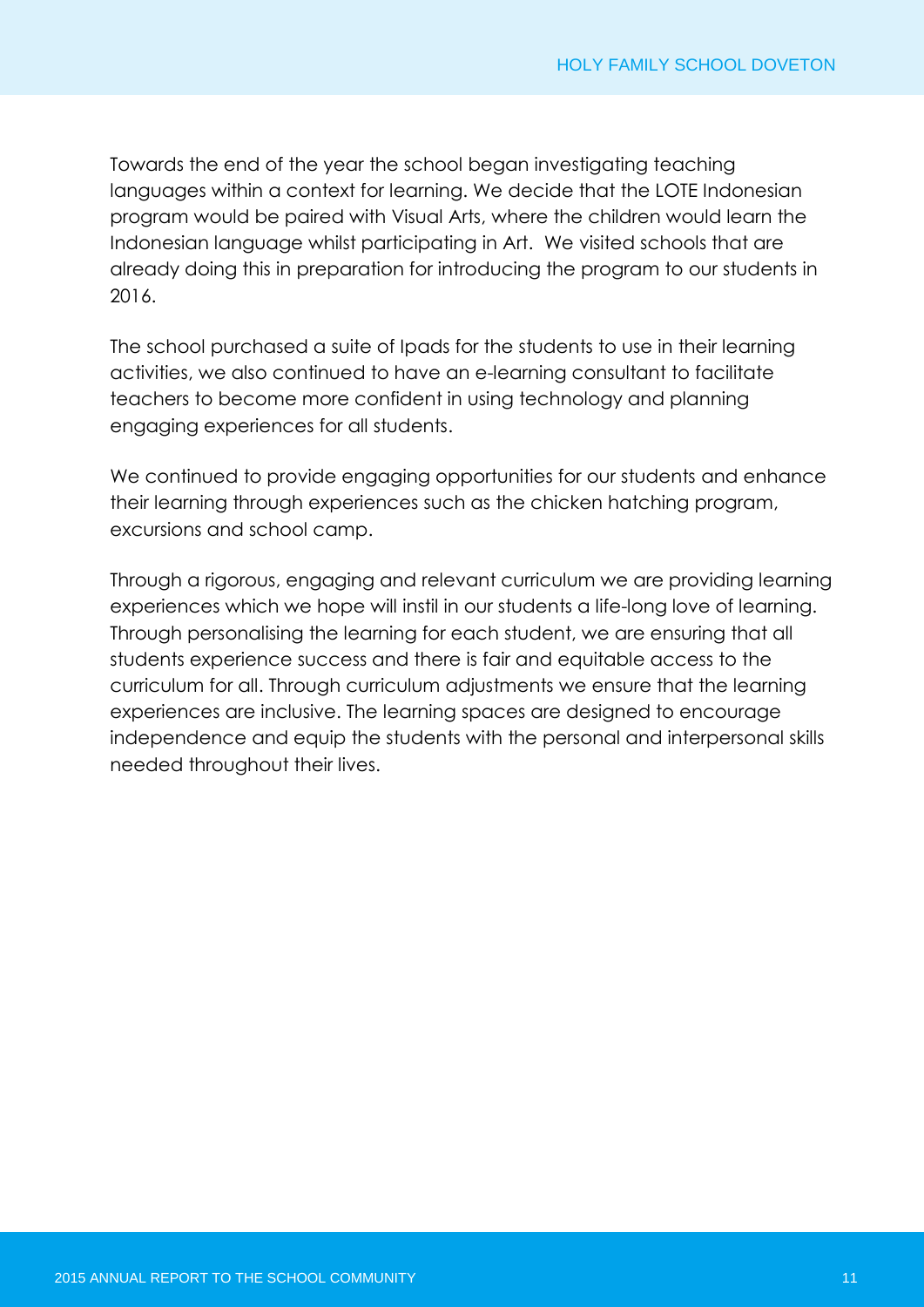#### **STUDENT LEARNING OUTCOMES**

- All students in year 3 met the minimum standards in reading, spelling and grammar and punctuation.
- The data in year 3 writing fluctuated and is now on an upward trend.
- Most of the year 3 students met the minimum standards in numeracy. The school is focusing on mathematics as a way of improving this area.
- All of the year 5 students met the minimum standard in spelling in 2015, showing significant improvement in this area.
- The year 5 data shows a fluctuation of results in all areas. In the last three years there has been improvement in writing, spelling and grammar and punctuation.
- The reading data for year 5 is on an upward trend.
- Numersacy results need improvement and the school is aware and focusing on this.



| PROPORTION OF STUDENTS MEETING THE MININUM STANDARDS |                                  |              |              |                                              |                       |                                  |
|------------------------------------------------------|----------------------------------|--------------|--------------|----------------------------------------------|-----------------------|----------------------------------|
|                                                      | <b>INAPLAN TESTS</b>             | 2013<br>$\%$ | 2014<br>$\%$ | 2013-2014<br><b>Changes</b><br>$\frac{9}{6}$ | 2015<br>$\frac{9}{6}$ | 2014-2015<br><b>Changes</b><br>% |
| <b>YR 03</b>                                         | Reading                          | 100.0        | 100.0        | 0.0                                          | 100.0                 | 0.0                              |
| <b>YR 03</b>                                         | Writing                          | 100.0        | 93.3         | $-6.7$                                       | 100.0                 | 6.7                              |
| <b>YR 03</b>                                         | Spelling                         | 100.0        | 100.0        | 0.0                                          | 100.0                 | 0.0                              |
| <b>YR 03</b>                                         | <b>Grammar &amp; Punctuation</b> | 100.0        | 100.0        | 0.0                                          | 100.0                 | 0.0                              |
| <b>YR 03</b>                                         | <b>Numeracy</b>                  | 92.9         | 93.3         | 0.4                                          | 93.3                  | 0.0                              |
|                                                      |                                  |              |              |                                              |                       |                                  |

#### *PROPORTION OF STUDENTS MEETING THE MININUM STANDARDS*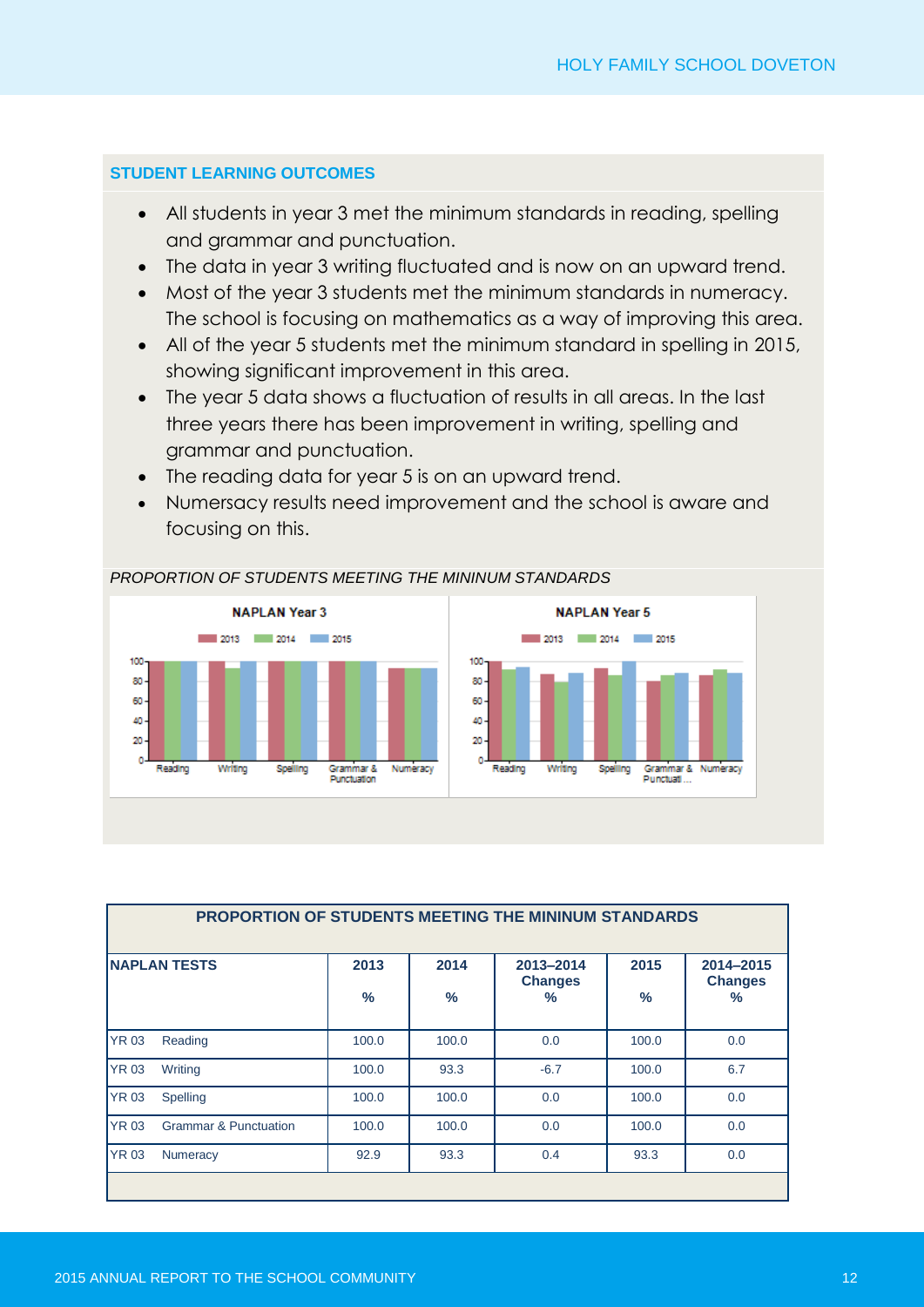| <b>YR 05</b> | Reading                          | 100.0 | 92.3 | $-7.7$ | 94.1  | 1.8    |
|--------------|----------------------------------|-------|------|--------|-------|--------|
| <b>YR 05</b> | Writing                          | 86.7  | 78.6 | $-8.1$ | 88.2  | 9.6    |
| <b>YR 05</b> | Spelling                         | 93.3  | 85.7 | $-7.6$ | 100.0 | 14.3   |
| <b>YR 05</b> | <b>Grammar &amp; Punctuation</b> | 80.0  | 85.7 | 5.7    | 88.2  | 2.5    |
| <b>YR 05</b> | Numeracy                         | 85.7  | 92.3 | 6.6    | 88.2  | $-4.1$ |
|              |                                  |       |      |        |       |        |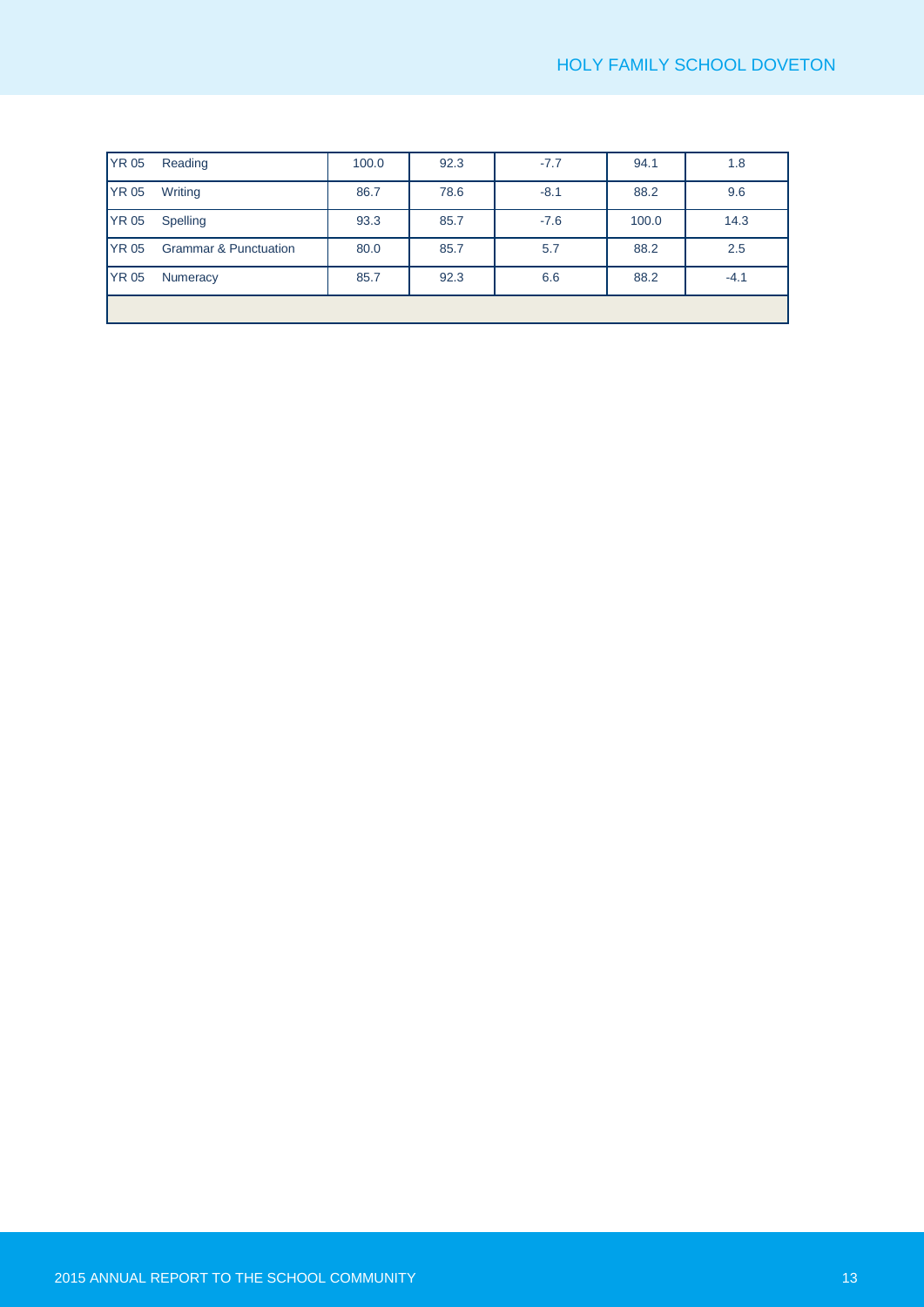# **Student Wellbeing**

### **Goals:**

To ensure all students experience a sense of wellbeing and positive engagement within the school.

### **Intended Outcomes:**

That students' wellbeing will improve.

### **Achievements**

Through living out the Gospel values and our HEART values, we continue to build a positive climate within the school where everyone can have a sense of wellbeing. We actively develop positive learning relationships, to enrich student learning and promote students who have a sense of hope, purpose and dignity.

2015 saw student leadership opportunities escalate, so not only children nominated as leaders, but all Year 6 students, became active participants in leading social and emotional learning activities at all levels of the school. They ran SEL workshops, planned and facilitated the events on our HEART day and were responsible for RE events, including the whole school social justice day, Masses and special Feast Days.

Their involvement culminated in mentoring Year 5 students in Term 4 as they prepared to take on the leadership mantle for 2016. They helped the year 5 students plan and implement a wellbeing week which involved in hosting at least 15 art, sporting and cooking activities at lunchtimes. Their planning also involved in directing staff members to organise events such as card making and yoga which was offered to parents.

The students repeatedly looked for opportunities to give back to the school in positive ways. These student led initiatives strengthened their connectedness to the school community and also increased engagement for all students from Prep to Year 5.

Skipping was introduced as children participated in Jump Rope for Heart and raised money for the Heart Foundation. The children also raised money for Water for South Sudan with the hope of raising enough money to purchase a well.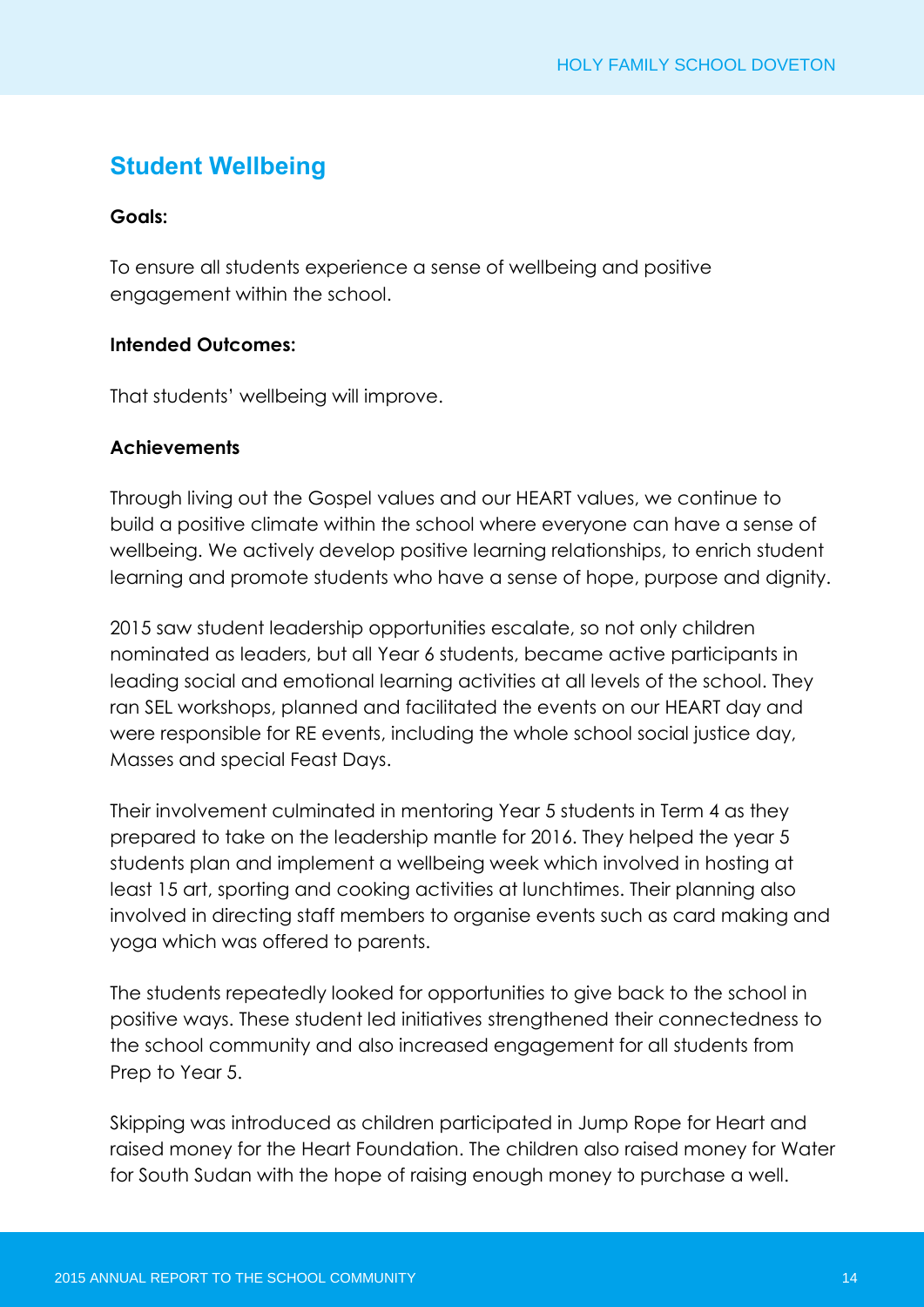These endeavours enable children to empathise and understand that they can be active global citizens for the common good.

Our HEART values have become part of the school culture, and we have received feedback from the wider school community about how these values have led to positive change within the school. We had a number of students who received all the HEART bands, by consistently displaying and promoting the behaviours associated to the values. During the ceremony to present the RED HEART bands, children as well as teachers provided examples of positive behaviour that the students had displayed.

At the end of the school year we investigated School Wide Positive Behaviour Support as a way of promoting our successes, unifying our current initiatives and developing a consistent approach and common language for student wellbeing. This will be undertaken in 2016.

 All children are expected to bring a note if they have been absent. Parents speak to the Principal if they need to have their child away for an extended period. We have a school App that parents use to report absences. Families are contacted when there are concerns about absences. Followed by a meeting to discuss the absences.

#### **VALUE ADDED**

- Enhanced student voice
- Creation of active and relevant student led activities in SEL
- Mentoring of prospective student leaders
- Engagement of parents in SEL activities
- Embedded HEART values utilising a common language to promote the values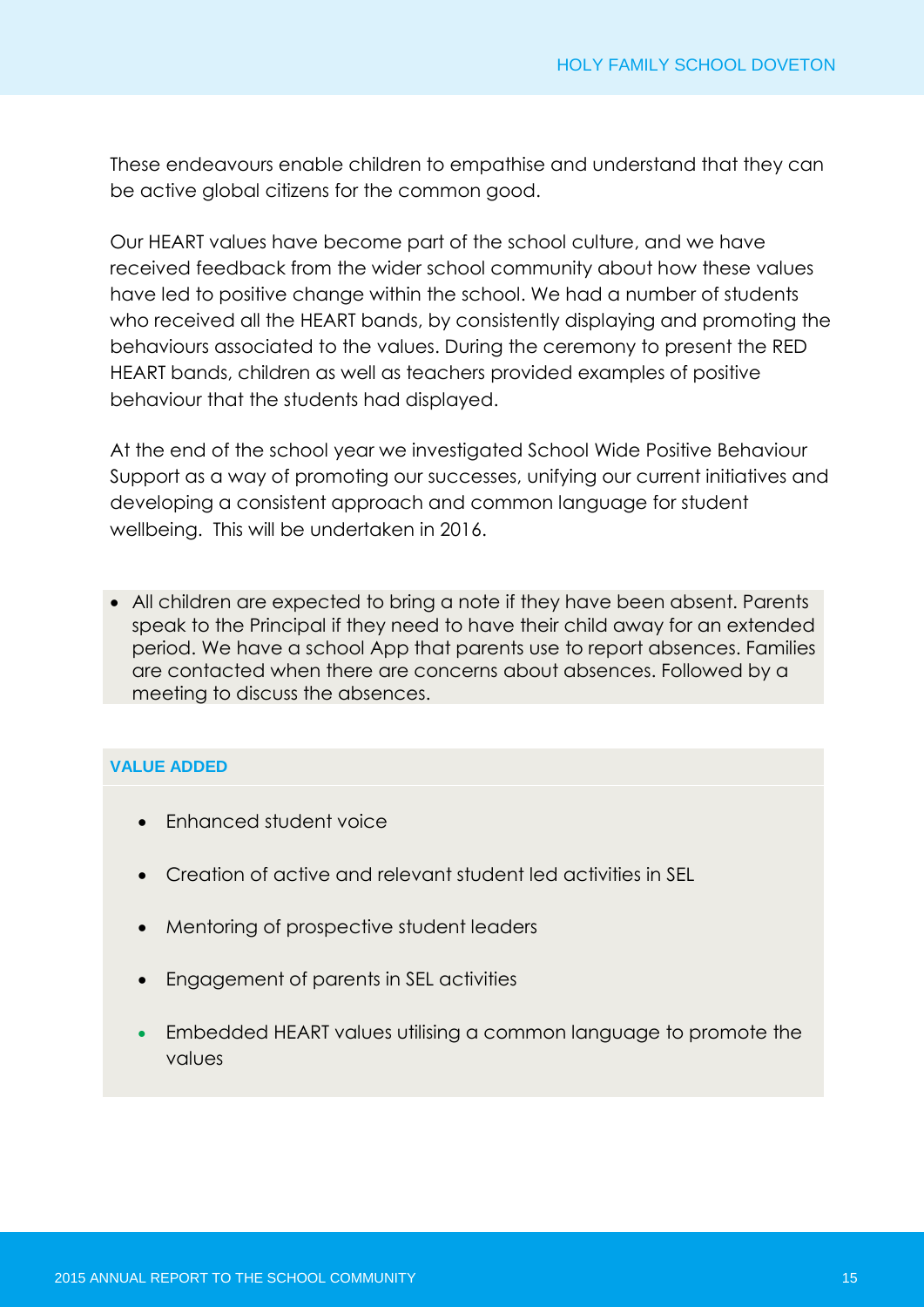#### **STUDENT SATISFACTION**

All areas of the student data have risen this year except for Survey Enthusiasm.

In the connectedness to school area 83% of students feel good about being a student at Holy Family School and 80% of parents believe their child is connected to the school.

78% of Holy Families parents believe the children are developing good social skills.

92% of our students feel motivated to learn and 78% feel they get on with their peers.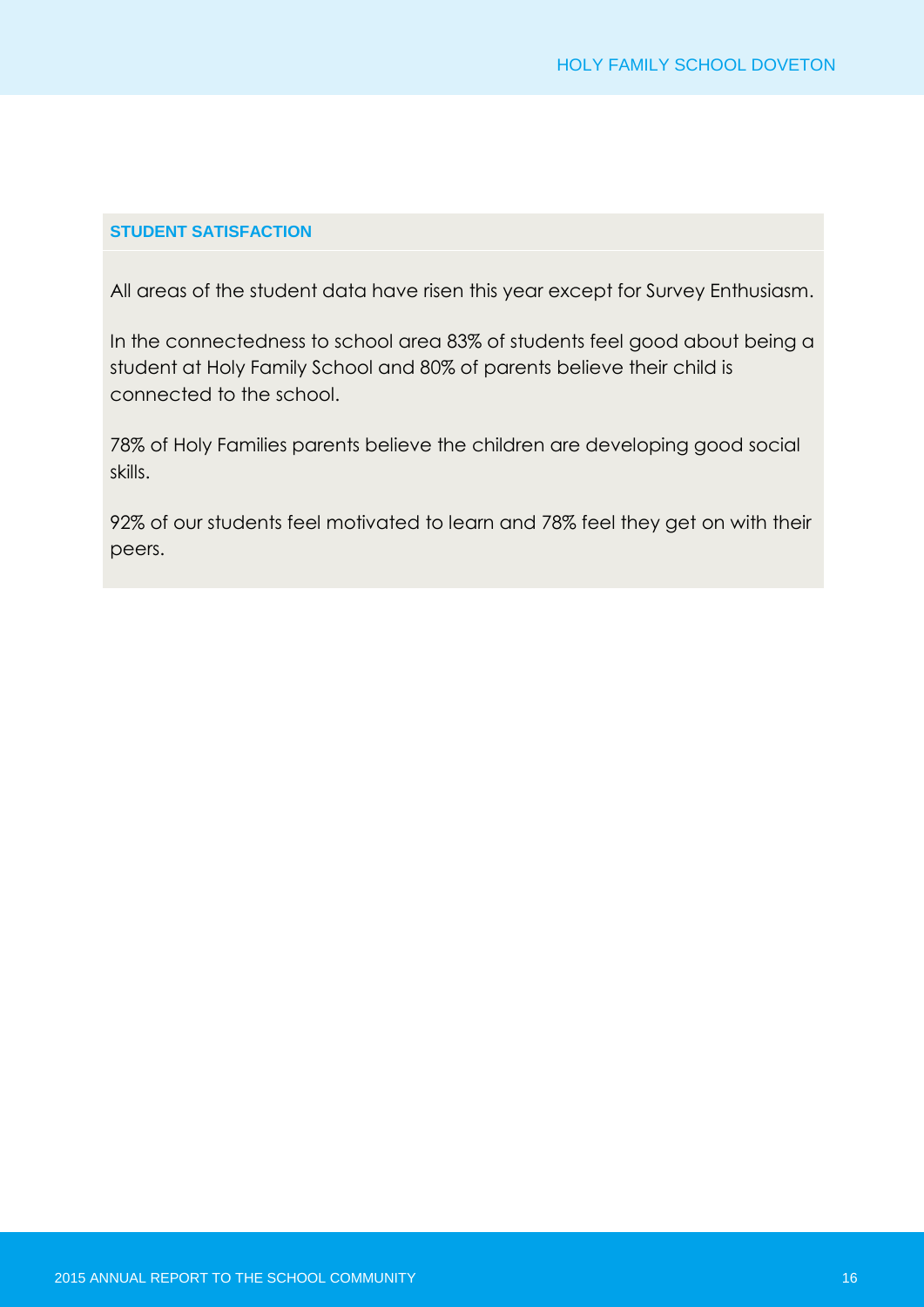### **Leadership & Management**

**Goal:** To create and sustain a staff culture that is characterised by shared vision, a strong sense of team work and a focus on continuous improvement.

**Outcome:** That staff engagement will improve.

### **Achievements**

Our shared vision as a leadership team is to create an effective school, underpinned by a strong organisational climate, leading to better outcomes for our students.

2015 was the last year of our involvement in the CEO project that we were engaged in for 18months. Our involvement in the project, has given us the opportunity to be exposed to a wealth of knowledge through our work with Jan Walker and Bronwyn Knox.

The leadership team received coaching and mentoring over that time which has helped us grow as a leadership team, enhancing our collective knowledge of how to create an effective school. This has led to us all having a clear vision and aligned priorities for the school, particularly in the learning and teaching sphere. We now have a strong sense of purpose as a team in driving the learning and teaching in the school, particularly around the collection and analysis of data.

Work in the project has allowed us to set leadership goals using the leadership capabilities. We have also developed a professional culture plan, proving opportunities for teachers to observe or team teach with one another as a way of receiving and providing feedback to improve teacher pedagogy.

Throughout 2015 a major focus of the leadership team was enhancing the professional culture within the school as a means of improving our organisational climate. We are implementing change and look forward to embedding and sustaining these initiatives over the next four year school improvement cycle. We are committed to continuing this journey and putting into practice our growing knowledge as a leadership team.

We have come to the realisation that discussions around learning and teaching need to be driven by data. We are beginning to build a professional culture where teachers are reflective and dialogical around data and their practice.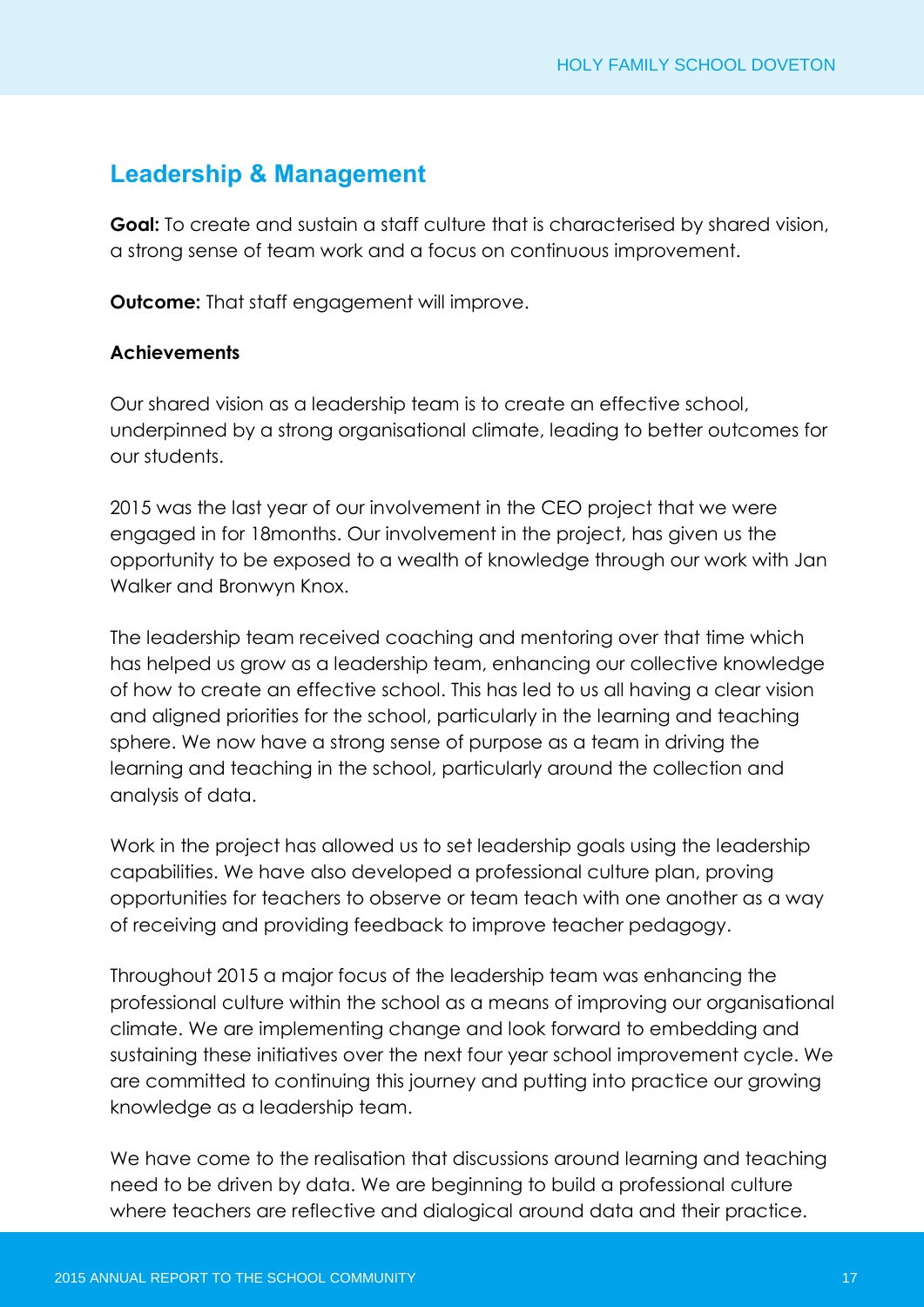Developing the professional culture will be a major focus for the leadership team during the next 4 year cycle.

In creating clarity, roles and responsibilities for all members of the leadership team and staff were updated and published in the staff handbook. This clarified and documented everyone's role in order to lesson any existing confusion and make it easier for staff to know who they needed to talk to in regards to all aspects of the school. School policies were updated and published so that they were readily available for our community to access if they wished.

The Leadership Team realises the importance of community involvement in the school and its flow on effects in the outcomes for children. We recognise that children do their best when parents take a place alongside teachers as educators of their children. The teacher, student and parents need to work together to achieve the best possible outcomes for the child.

The Principal holds Parent Forums at the end of term in which parents come and talk about how they perceive the school and what they would like to see happening in the future.

Through a supportive leadership team we are focused on celebrating the successes within our school but also facing the challenges head on. With a shared vision and high expectations we are committed to improving the learning outcomes for our students. The leadership team endeavours to live in the image of Jesus, by displaying empathy when interacting with all members of the Holy Family community.

#### **EXPENDITURE AND TEACHER PARTICIPATION IN PROFESSIONAL LEARNING**

#### **DESCRIPTION OF PL UNDERTAKEN IN 2015**

- *School Planning System*
- *PLT's and staff meeting in all curriculum areas*
- *Learning and Teaching Network*
- *Leadership Team Roles and Responsibilities*
- *Maths Leadership*
- *A large number of CEOM activities*
- *Learning Intentions/Success Criteria*
- *Contemporary Learning Project*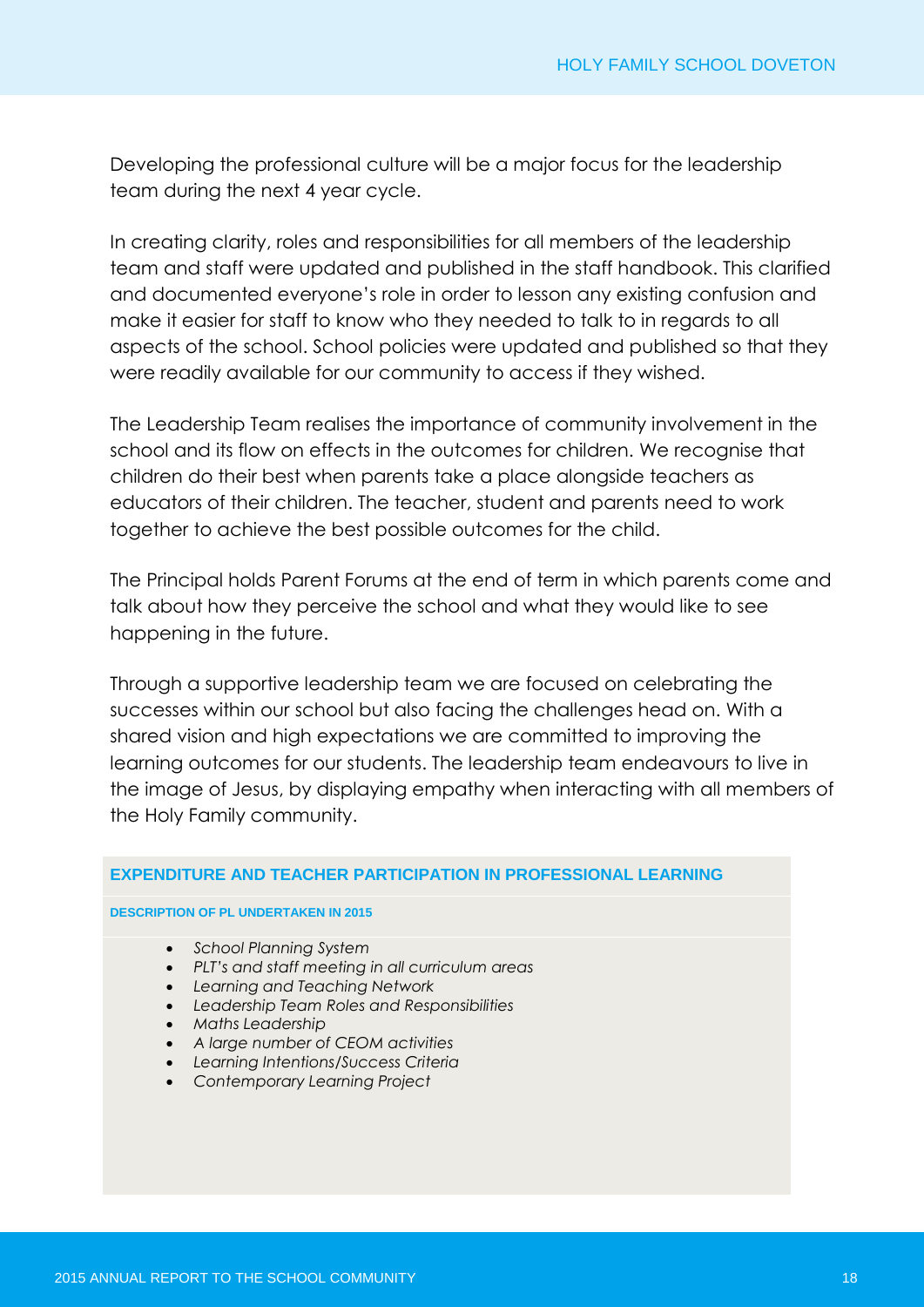- *Maths and Leadership through our Pursuit of Excellence Project in collaboration with CEOM*
- *Enhancing Catholic School Identity. Interpreting and Analysing SRC Data*
- CLiL

| NUMBER OF TEACHERS WHO PARTICIPATED IN PL     | -14    |
|-----------------------------------------------|--------|
| <b>AVERAGE EXPENDITURE PER TEACHER FOR PL</b> | \$1600 |
|                                               |        |

#### **TEACHER SATISFACTION**

The Teacher surveys show improvement in all areas. The biggest improvements have been in staff wellbeing, teamwork and student behaviour.

We had very few changes in staff for 2015 which has helped with teamwork and cementing into place new learning for the staff.

Our staff work extremely well together and are dedicated to the students of Holy Family School.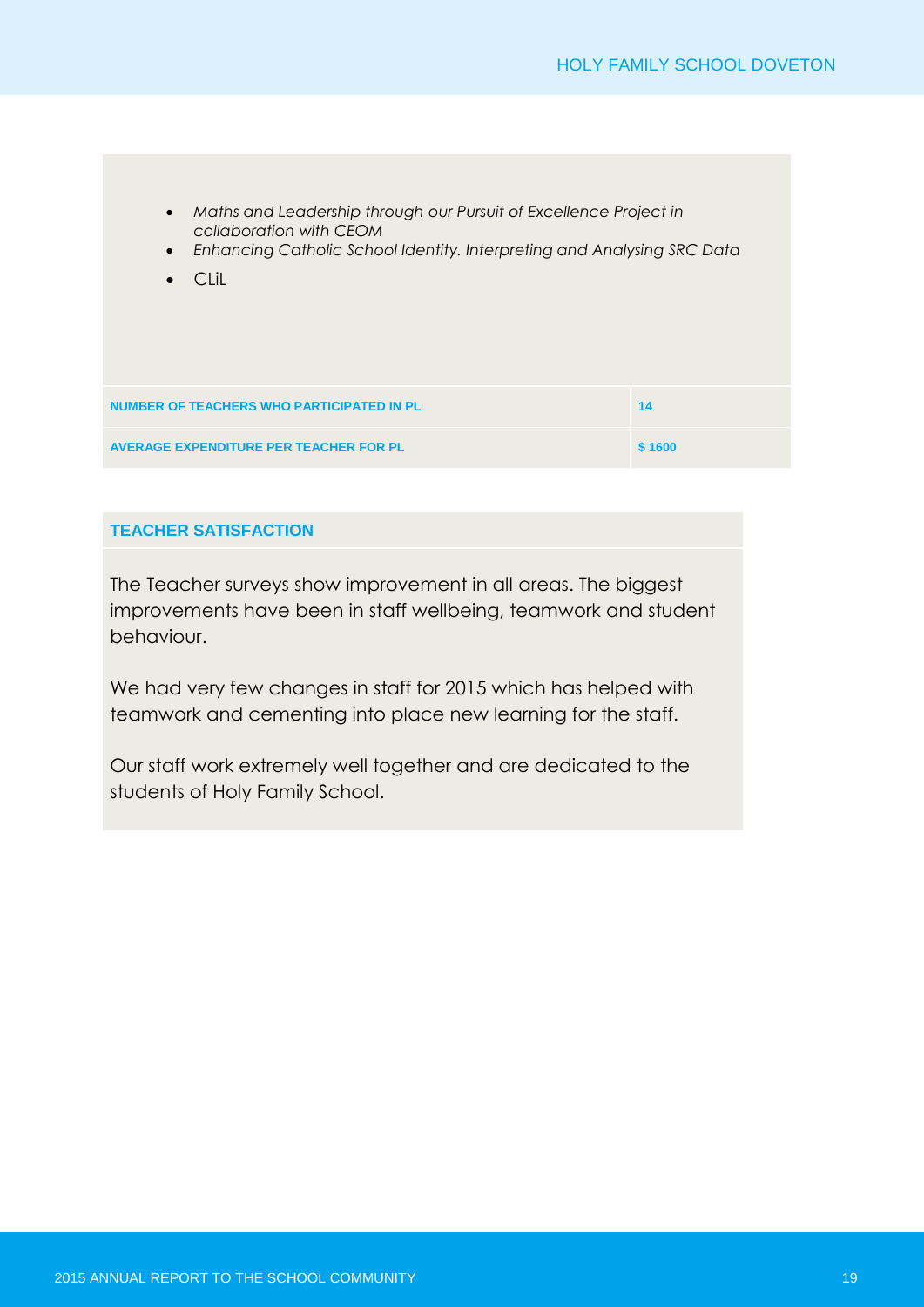# **School Community**

### **Goals & Intended Outcomes**

**Goals:** To grow an inclusive school community in which all members work together in positive partnership

**Intended Outcomes:** That parent engagement will improve

### **Achievements**

The school has continued to create a welcoming and approachable environment which is evident in the approach and attitude of all staff towards our school and Parish community.

To engage the wider community, the school held events during the day and after school. These included: Harmony Day, HEART Day, Holy Family Day, Mission Fair, Parent Teacher Interviews and the School Athletics Carnival. A new event which was extremely well attended was the Father's Day Breakfast.

The school worked with the community to make 2 mosaics that reflect our catholic identity and are now prominently displayed in the school grounds. The school extended its links to the parish and wider community through a number of social justice initiatives. These made students aware of the needs of others less fortunate than themselves and through their actions they demonstrated being active global citizens.

The school and parish collaboratively ran the Sacramental Program and concelebrated Sunday Mass once a Term. Parish members continued to be involved in the school through the breakfast club and school events.

The school has continued to regularly communicate with parents and the community. In addition to the highly regarded fortnightly newsletter the school is using the Skoolbags App to communicate about current events and parents receive news in real-time. Skoolbags is also an effective tool for parents enabling them to communicate easily with the school. Our new initiative of sending postcards through the mail, is a positive way that we communicate student successes with families. Our numbers at Monday morning flag raising and assembly have continued to grow with many of our parents in attendance.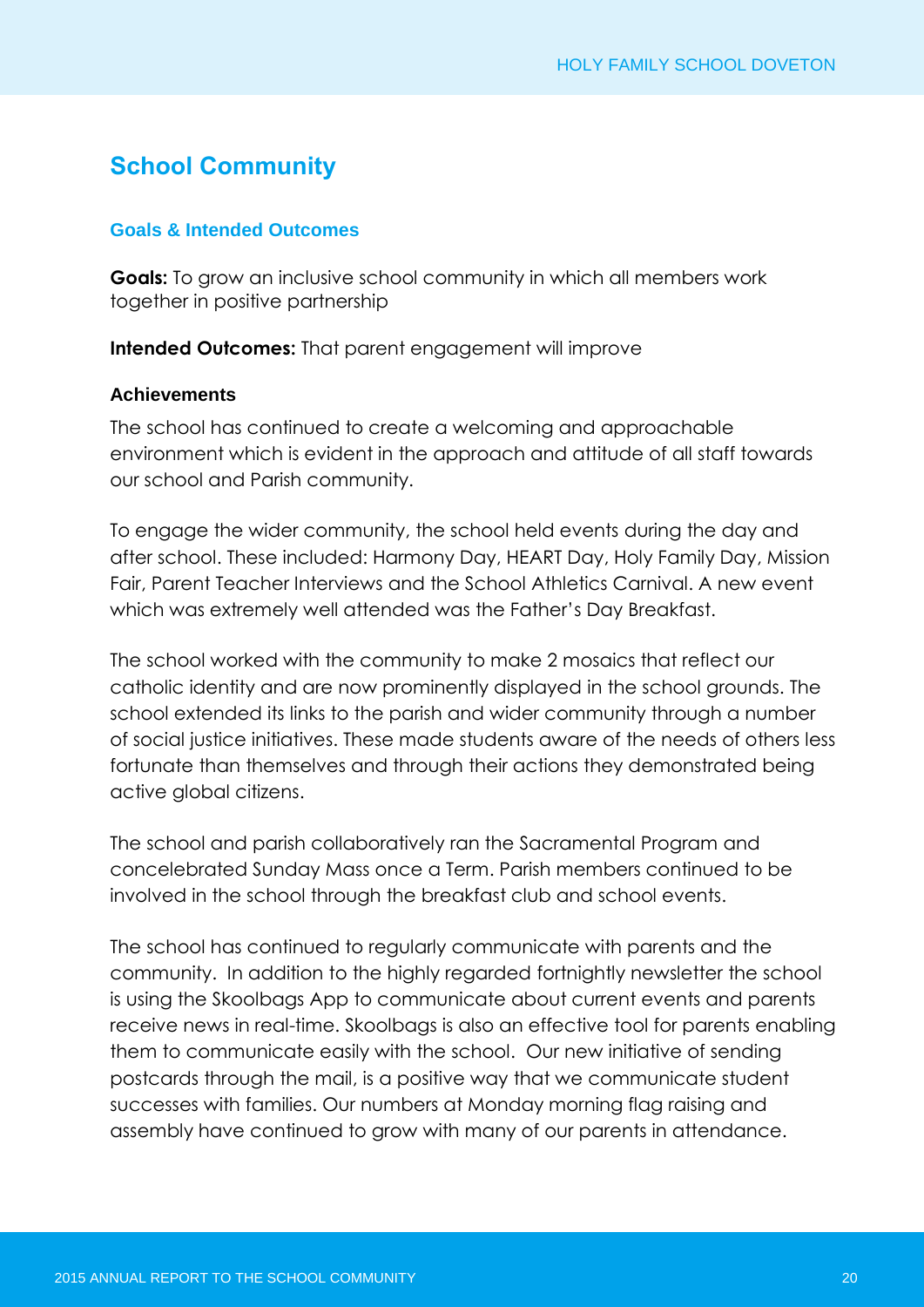A very successful year was capped off with great community attendance at our annual Family Carols and Prizegiving and we also had children perform at the Parish Christmas Concert.

#### **PARENT SATISFACTION**

• The Parents surveys show improvement in satisfaction in just about all areas. The biggest improvements have been in parent perception of student behaviour and community engagement.

• We have regular parent forums which we use to hear how the parents are seeing the school and inform them about what is happening currently in the school and what will be happening in the future.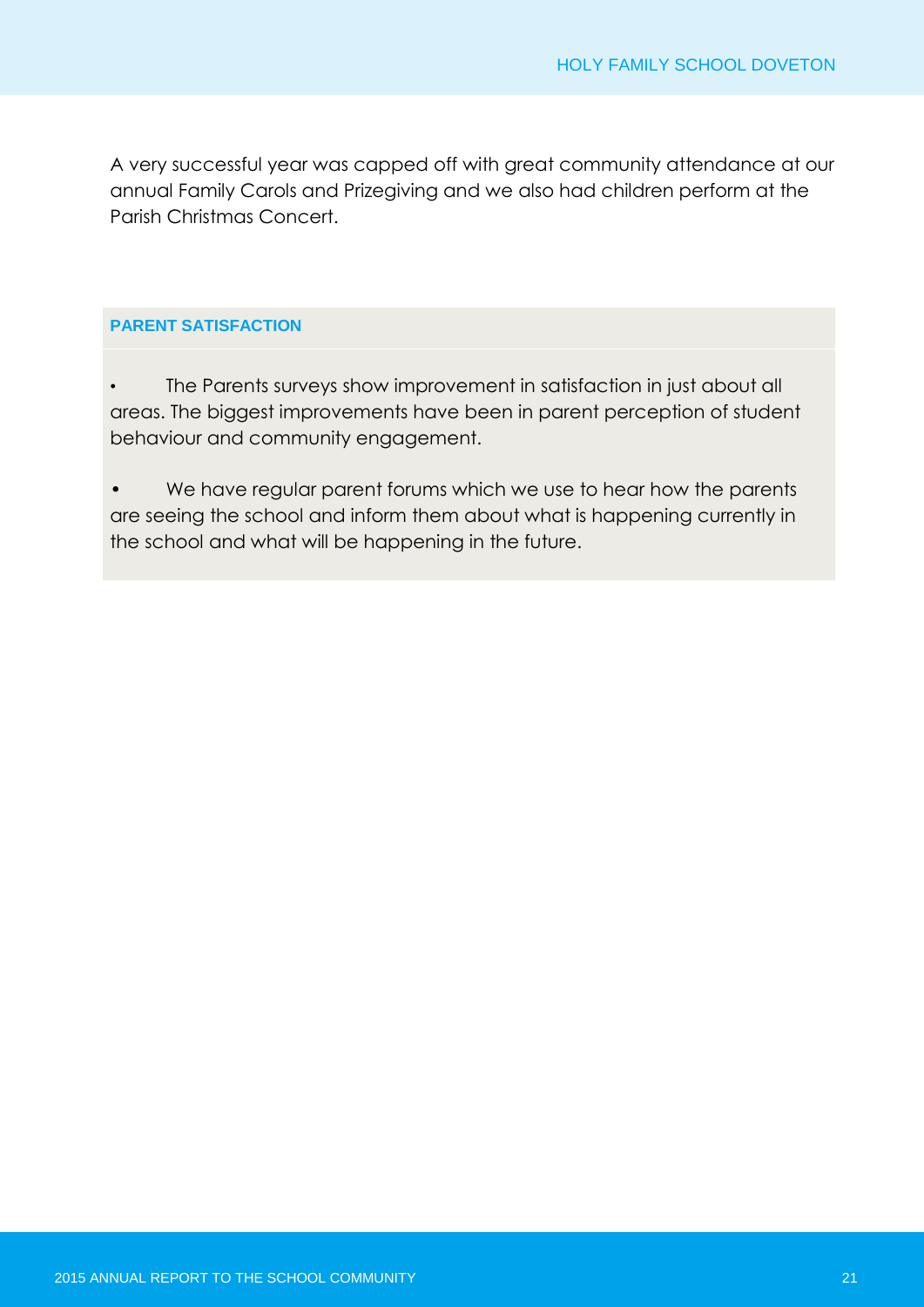# **Financial Performance**

| <b>REPORTING FRAMEWORK</b>                                                                  | <b>MODIFIED CASH</b><br>2 |
|---------------------------------------------------------------------------------------------|---------------------------|
| <b>Recurrent income</b>                                                                     | <b>Tuition</b>            |
| School fees                                                                                 | 23986                     |
| Other fee income                                                                            | 24613                     |
| Private income                                                                              | 62942                     |
| State government recurrent grants                                                           | 426937                    |
| Australian government recurrent grants                                                      | 1430271                   |
| <b>Total recurrent income</b>                                                               | 1968748                   |
|                                                                                             |                           |
| <b>Recurrent Expenditure</b>                                                                | <b>Tuition</b>            |
| Salaries; allowances and related expenses                                                   | 1317685                   |
| Non salary expenses                                                                         | 315788                    |
| <b>Total recurrent expenditure</b>                                                          | 1633473                   |
|                                                                                             |                           |
| <b>Capital income and expenditure</b>                                                       | <b>Tuition</b>            |
| Government capital grants                                                                   |                           |
| Capital fees and levies                                                                     | 53515                     |
| Other capital income                                                                        | 37511                     |
| <b>Total capital income</b>                                                                 | 91026                     |
| <b>Total capital expenditure</b>                                                            | 58406                     |
|                                                                                             |                           |
| Loans (includes refundable enrolment deposits and recurrent, capital and<br>bridging loans) |                           |
| <b>Total opening balance</b>                                                                | 68000                     |
| <b>Total closing balance</b>                                                                | 46000                     |

The information provided above does not include system levies charged to individual schools, intra-systemic transfers and, for primary schools, the *diocesan supplementary capital fund supporting primary schools' capital borrowings.* 

The information provided in this VRQA template is not comparable with other educational sectors or to ACARA school-level income reports displayed on the MySchool website. ACARA school level reporting requires system level income from Government grants and some private income to be allocated to each school resulting in a small adjustment to the total level of school resources. Currently, recurrent income from Government sources, school generated income and capital expenditure are reported by schools. When assessing the private income of the school, both recurrent and capital school fees are included.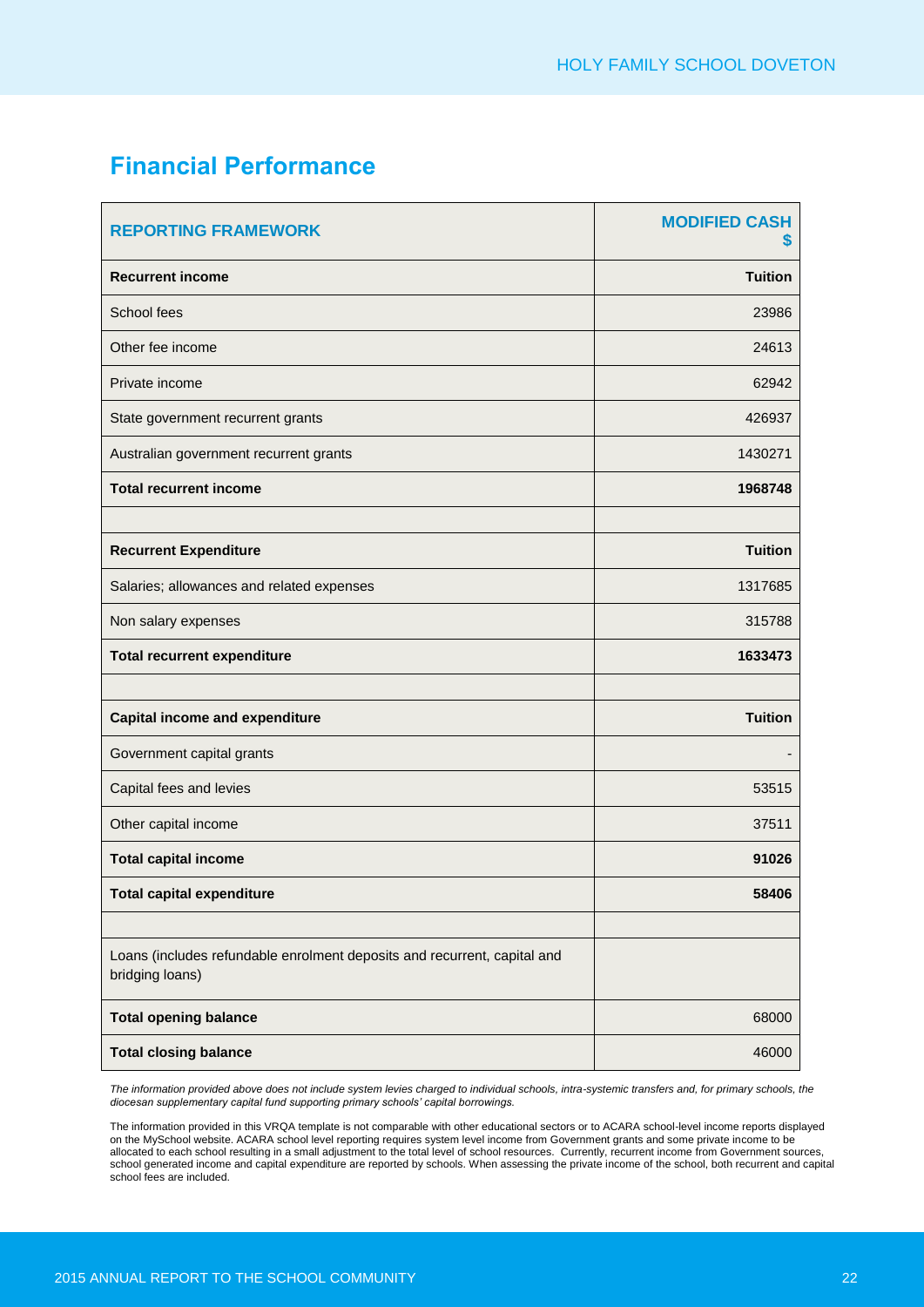### **VRQA Compliance Data**

#### **School Governance**

 $\boxtimes$  Democratic Principles.

*Programs and teaching support and promote the principles and practice of Australian democracy*

 $\boxtimes$  School Governance Structure

*The governance of a school is structured to enable the school to develop its strategic direction, effectively manage its finances and fulfil its legal obligations.*

- $\boxtimes$  Probity *There is a completed Declaration of Good Character on file at school for principal, parish priest, members of governing body and proprietor*
- $\boxtimes$  School Philosophy *A school must have a clear statement of its philosophy*
- $\boxtimes$  Not-for-profit Status *A school must be a not-for-profit school*

#### **Enrolment**

 $\boxtimes$  Minimum Enrolments (#) *School has at least the minimum number required by the standard, or as approved by the VRQA.*

- $\boxtimes$ Register of Enrolments *An enrolment register which is accurate and contains the information required in the standard.*
- $\boxtimes$ Enrolment Policy *Clearly defined enrolment policy that complies with all applicable State or Commonwealth laws.*

#### **Curriculum and Student Learning**

- $\boxtimes$  Curriculum Framework (#) *Framework is in place for the organisation, implementation and review of school curriculum and teaching practises which ensures that all eight key learning areas are addressed.*
- $\boxtimes$  Student Learning Outcomes

*Processes are in place to plan for, and achieve improvement in student learning outcomes.*

 $\boxtimes$  Monitoring & Reporting on Students' Performance *There is ongoing assessment, monitoring, recording and reporting of each students' performance.*